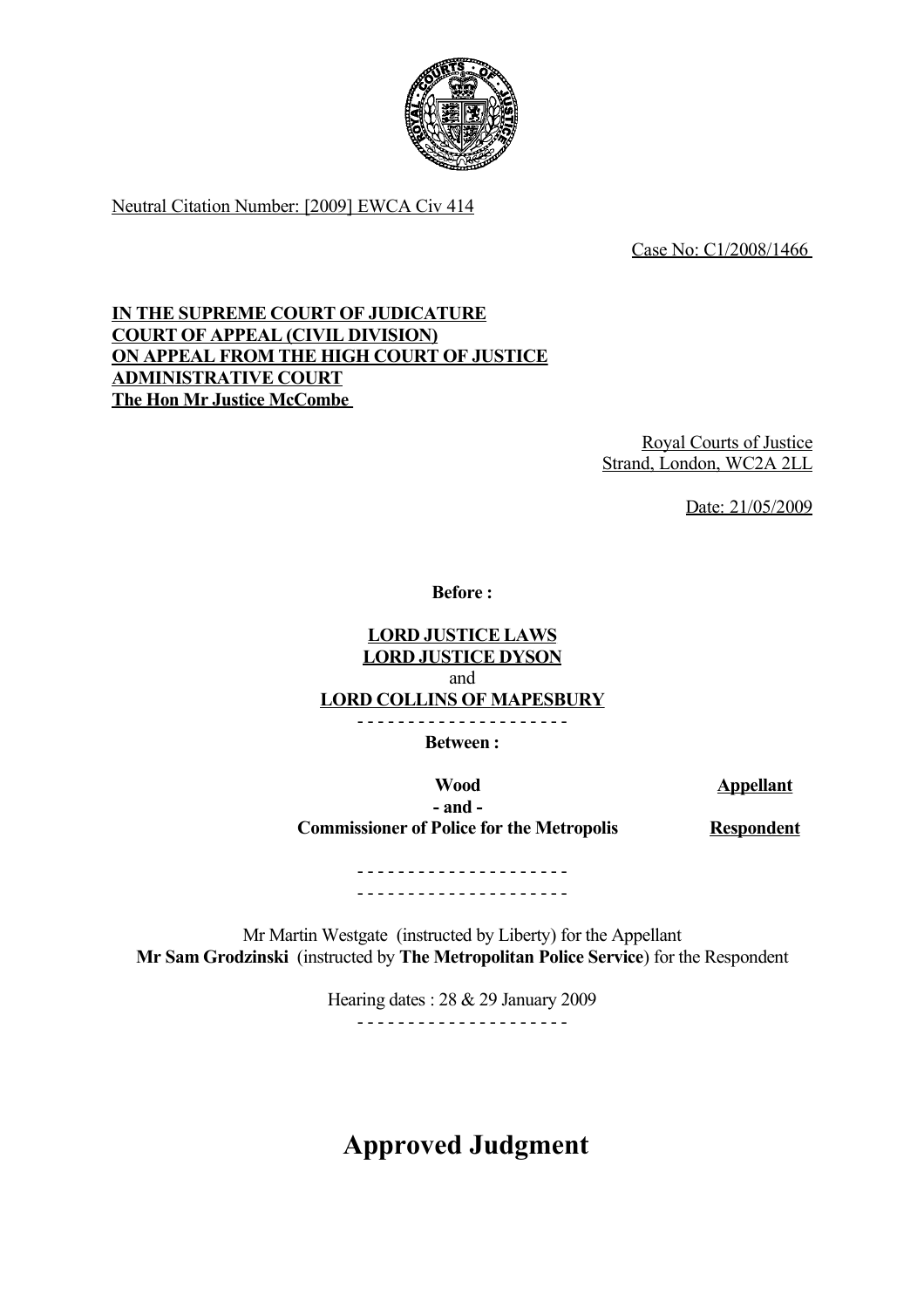#### **LORD JUSTICE LAWS:**

#### *INTRODUCTION*

1. This is an appeal against the judgment of McCombe J ([2008] EWHC Admin 1105) given in the Administrative Court on 22 May 2008 by which he dismissed the appellant's application for judicial review. The appellant's complaint was and is that officers of the respondent Commissioner's police force had taken and retained photographs of him in central London in the context of a meeting on 27 April 2005 in Grosvenor Square, and that these actions were unlawful and in violation of his rights guaranteed by Articles 8, 10, 11 and 14 of the European Convention on Human Rights (ECHR). Permission to appeal was granted by the learned judge below.

### *THE FACTS*

#### *The Judge's Account*

2. The following account, taken from the judge's judgment, gives the primary facts. After setting it out I must address certain further matters which are of some importance.

> "3. At the relevant time the Claimant was a media co-ordinator employed by an unincorporated association known as Campaign against Arms Trade ('CAAT'). CAAT's name clearly indicates its objects. The Claimant had and has no criminal convictions and has never been arrested as a result of any campaigning activities or otherwise.

> 4. Reed Elsevier PLC ('Reed') was the parent company of Spearhead Exhibitions Limited ('Spearhead') which is concerned in the organisation of trade fairs for various industries, including the arms industry. One of the events with which it has been concerned is an exhibition held every other year in London called Defence Systems and Equipment International ('DSEi'). Because of the association with Spearhead, Reed's offices in this country had been subjected to demonstrations, some involving criminal damage. Other damage had been caused to Reed's premises in the Netherlands.

> 5. Prior to Reed's Annual General Meeting on 27 April 2005 (due to take place at an hotel in Grosvenor Square in London) the police were contacted by a member of Spearhead staff explaining that the company had recently noted the purchase of single shares entitling the new holders to attend the forthcoming AGM. Some five or six share transactions were said to have involved members of CAAT. One individual known to hold a proxy for a shareholder was a woman, called in this case 'EA', a member of CAAT until 2003, who had a history of unlawful activity against organisations involved in the defence industry and had been convicted of a number of offences in that context.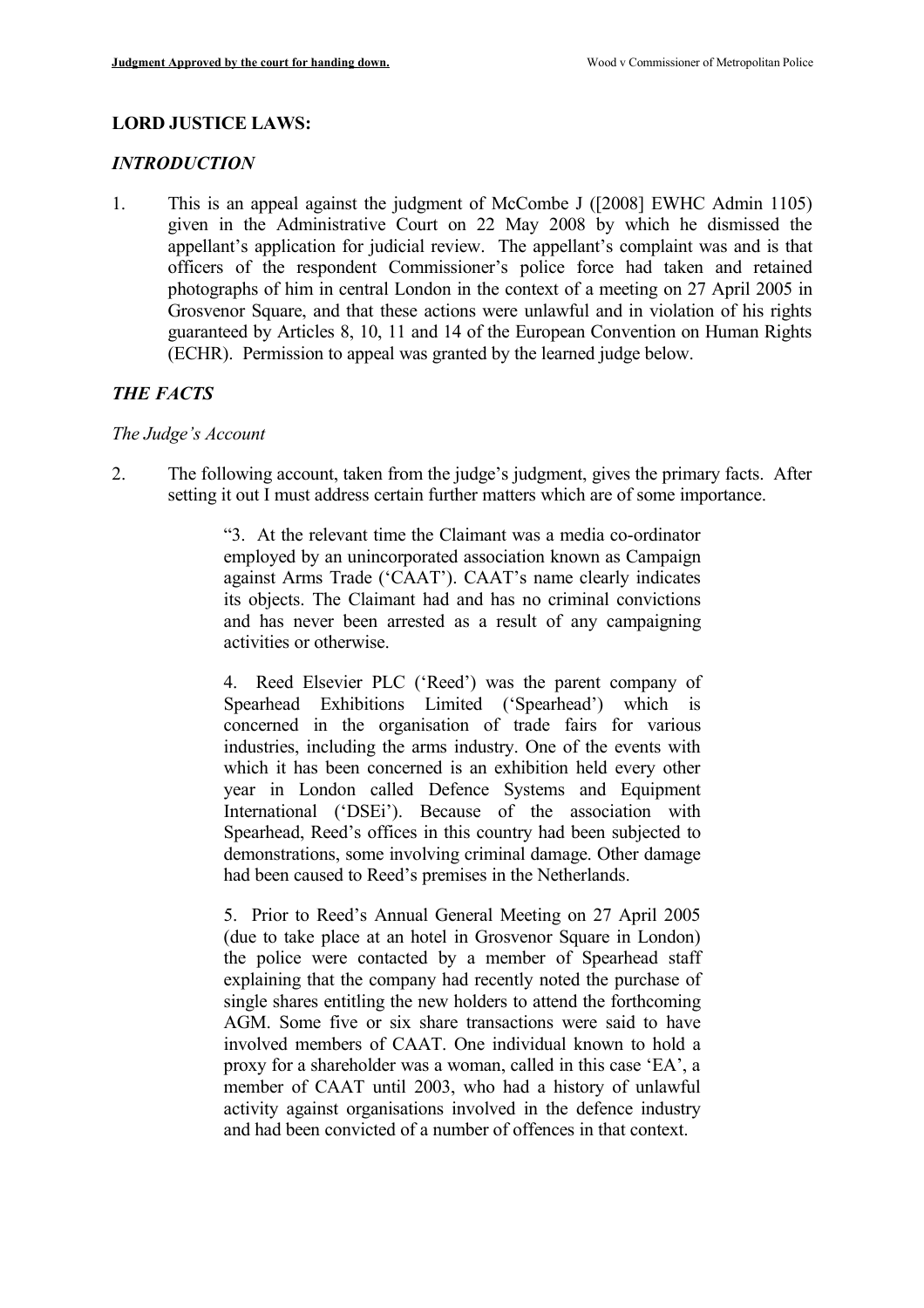6. The Defendant took the view that there was a real possibility of demonstration at the AGM and that unlawful activity might occur. He (or his senior officers) therefore decided to deploy a number of officers around the hotel where the meeting was to be held. One inspector, three sergeants and 21 constables were so allocated. In addition, two 'Forward Intelligence Teams' ('FITs') of three and two officers respectively and an 'Evidence Gathering ('EG') Team' of three officers and a civilian photographer were engaged. These officers were in uniform and the photographer, although a civilian, wore a uniform identifying him as engaged with the police.

7. The EG team gathers intelligence by taking photographs and making notes of significant events which may be thought to be of potential evidential value; the FIT teams are used to monitor people's movements at events of the kind in question to assist in the efficient deployment of resources.

8. Before the meeting a CAAT member ('KB') approached the officer in charge and asked to hand out leaflets at the hotel entrance to those attending the AGM. The officer agreed to this on the understanding that no obstruction would be caused and KB would be acting alone. KB did carry on her leafleting activity without problems arising.

9. The Claimant attended the AGM having previously bought a share in Reed. He attended with about six other CAAT members, but entered the meeting with only one other. He states that his purpose was to learn more about Reed's involvement with Spearhead and to ask appropriate questions.

10. At the meeting two people, EA (already mentioned) and one RH, were ejected by private security staff, apparently after chanting slogans. There is no suggestion that the Claimant was in any way involved in this activity. His participation appears to have been confined to asking one unobjectionable question. There appears to have been no other disturbance at the meeting.

11. The Claimant left the meeting as soon as formal business was over, without staying for the social reception held thereafter for which other shareholders did stay. He left the hotel in the company of another CAAT employee, a Mr. Ian Prichard. They spoke to KB and, while they were doing so, a man (whom the Claimant believed to be a police officer, but who was in fact the civilian photographer already mentioned) got out of a police vehicle and began to take photographs. There is a dispute as to how many photographs were taken but the Claimant's evidence is that the photographer was working continuously for some time and approached to within two metres of the Claimant and Mr. Prichard. The photographer says that he customarily tries to keep a safe distance from subjects in order not to invade their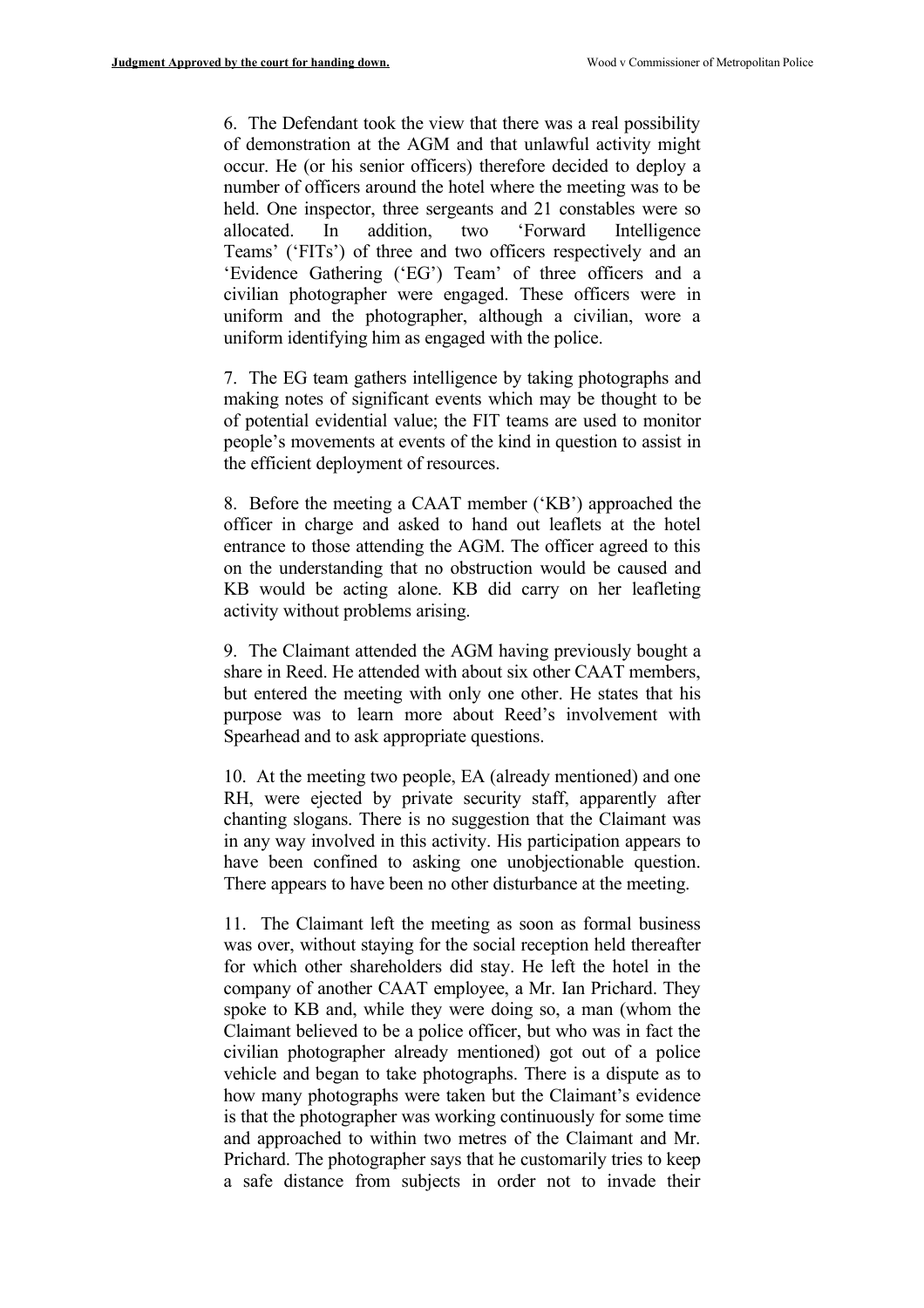'personal space' and for his own safety and the safety of his equipment. In evidence, seven images have been produced of which only two show the Claimant clearly.

12. The Claimant complains that he was not told the reason why the photographs were being taken. On the other hand, it appears that he did not ask the officers for the reason either.

13. The Defendant's evidence is that, after eviction from the meeting, EA joined KB outside the hotel. It is stated that the Claimant and Mr. Prichard stopped to speak to KB (as they accept) and that they were joined by EA. The Claimant says that he cannot recall EA joining the group. In his evidence, a sergeant from the EG team states that he decided that it was appropriate to photograph the Claimant and to try to establish his identity. His reasons for doing so were the sighting of the Claimant in a group with EA and the possibility that unlawful activity in the meeting, from which EA had been ejected, might later come to light. Other officers also give evidence of having seen the Claimant with EA at this time.

14. The Claimant and Mr. Prichard walked away from the hotel towards an Underground railway station. They were followed by officers from the EG team. The Claimant says that a police vehicle pulled up near to him and Mr. Prichard and about four officers came and stood near to them. The Claimant was asked for his identity, as was Mr. Prichard. Mr. Prichard identified himself, but the Claimant asked whether he was obliged to do so and, on being told he was not, declined to answer. They both refused to answer questions about the AGM. They were told that they were free to leave the scene and that they were not being detained, although two officers then followed them to the station, trying at one stage to get the assistance of railway staff to obtain the Claimant's identity from the Claimant's travel document. The Defendant's evidence is that the two men were followed in order to see whether they were truly leaving the area or whether they might return to the venue of the AGM or become involved with a different demonstration which was thought by the police to be occurring in St. James's Square. There is no evidence to suggest that the exchanges between the police on the one hand and the Claimant and Mr. Prichard on the other hand were other than polite on each side.

15. The Defendant has adduced detailed evidence as to retention of photographs taken in such circumstances as these. It appears that they are retained subject to strict controls. Usually they are kept only for use by officers of the Public Order branch of the force. Copies are not permitted to be taken outside the offices of that branch. The one exception to this is that at future public events where there is a potential need to identify persons involved in unlawful activity, who may have participated in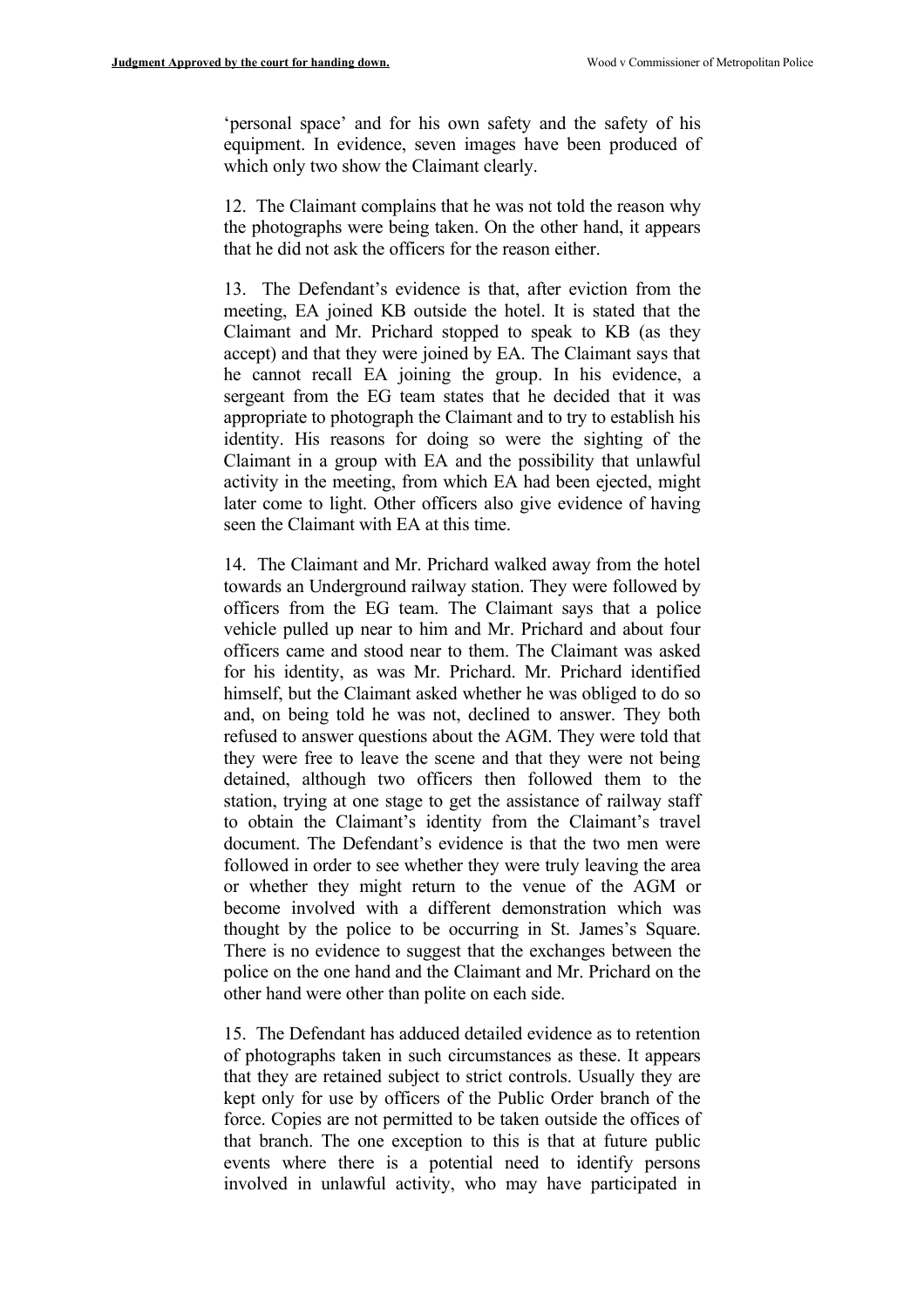similar events previously, a sheet of relevant images may be given to a limited number of EG and/or FIT team members. However, the images do not identify the names of those depicted, each image merely being allocated a code. The sheets are returned after the event and are then destroyed.

16. It seems that, in this case, the police did subsequently find out the Claimant's identity. They apparently found from company records the names of the new shareholders in Reed. They were able to ascertain the identities of all others, apart from the Claimant, and by process of elimination worked out that the person photographed in the company of Mr. Prichard and others was the Claimant.

17. The perceived need for photographs generally in the present case appears to have been because of police fears of unlawful activity at the DSEi event to be held in September 2005, after the disturbances at Reed's premises in this country and in the Netherlands, and the association on this occasion of the Claimant and others with EA who had previous convictions for unlawful activities in related manifestations. The Defendant says that, but for the proceedings in this court, the retained photographs of the Claimant would have been destroyed shortly after the September 2005 event. It is said that such photographs are not accessible for general intelligence purposes but are used only if a civil claim is made against the police in relation to the recorded events or if a specific offence has come to light and it is believed that the images may provide material evidence in relation to that offence.

18. The Claimant says that he felt scared and intimidated by the events in issue. He also says that the incident was 'extremely upsetting' and that he 'felt shaken and frightened as a result'. He says that he feels very uncomfortable that information may be kept about him indefinitely and may be used without his consent or knowledge. The Defendant, through Counsel, accepts that the Claimant may have felt 'unsettled' by what occurred. However, the Claimant relies on his unchallenged evidence to the effect that I have just outlined, asserting that the incident was more than just 'unsettling' so far as he was concerned."

#### *Minor Matters*

3. There are next two minor issues with which I can deal shortly. First, the dispute as to how many photographs were taken (paragraph 11 in the judge's account) merely reflects the unsurprising contrast between the appellant's perception that he was being photographed continuously (paragraph 9 of his first statement, 30 October 2005) and the fact that in the result there were only two clear "front-on" images of him (statement of the police photographer Neal Williams, 23 November 2006, paragraph 6). Secondly the question whether there was any association outside the hotel between the appellant and the woman EA (the judge's paragraph 13) is again a matter of perception: it is plain that officers believed there was some association, whether in fact there was or not.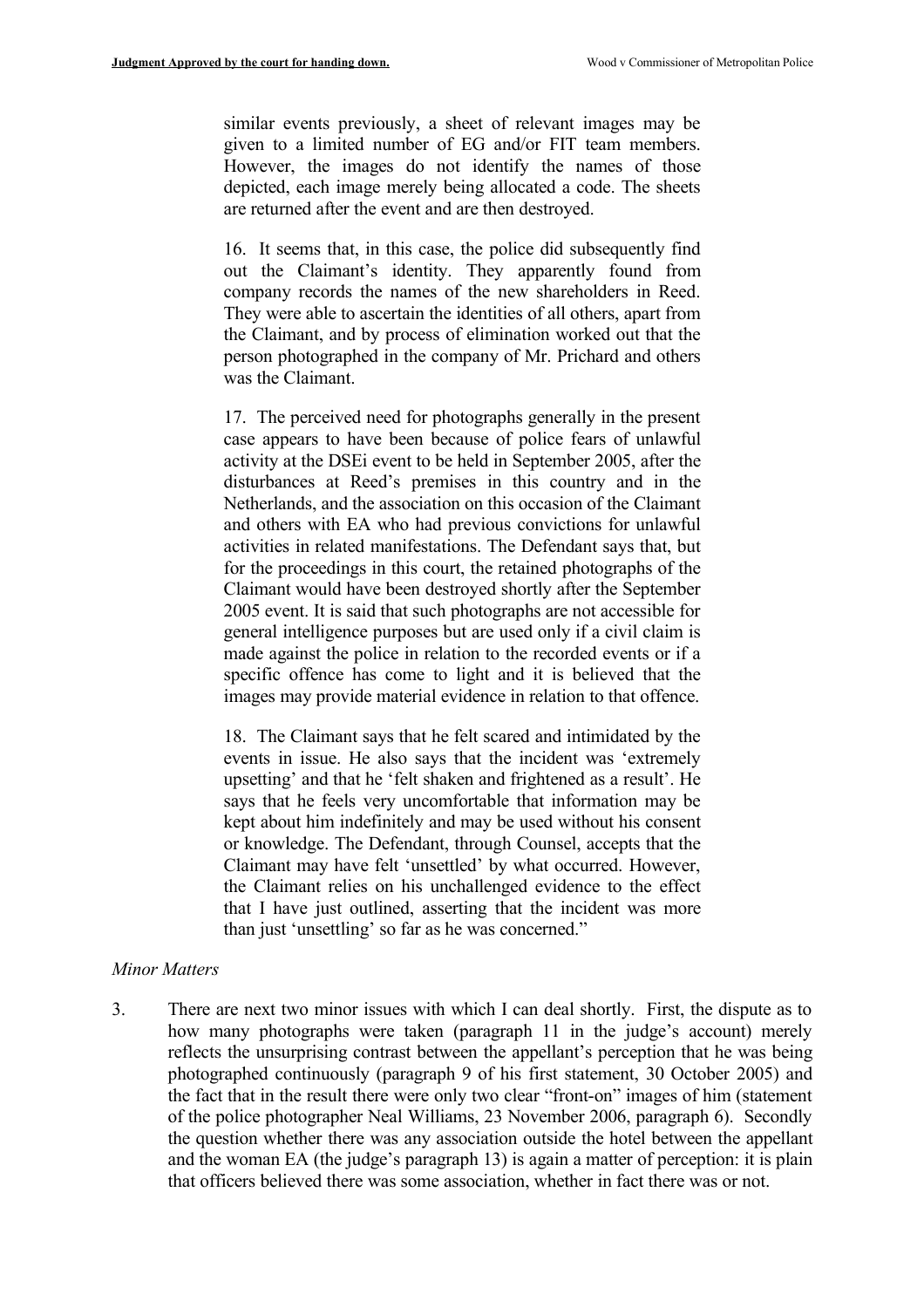# *What Did the Police Hope to Gain?*

4. I stated (paragraph 2) that there were certain further matters of some importance. The first is to consider what the police hoped to gain from the exercise. On this we have in particular the statements of the officer in charge, CI Claire Weaver (27 November 2006), and of one of the evidence gatherers, Sgt David Dixon (24 November 2006). Taking them together it is clear that the pictures were taken (1) so that if disorder erupted and offences were committed (or it transpired that offences had already been committed inside the hotel), offenders could be identified, albeit at a later time if necessary; and (2) so that persons who might possibly commit public order offences at the DESi fair in September could be identified in advance: this would or might assist the police operation at the forthcoming event.

# *What Was Done with the Photographs?*

- 5. The second matter, about which for reasons that will appear I need to say rather more, is what was done with the photographs. Within the evidence that was before the judge there is first the statement of the photographer Mr Williams to which I have already referred. The pictures were initially recorded on a flash card in Mr Williams' digital camera. Copies of the original images were recorded onto three CD ROMs. Of these the master CD and a working copy were stored at the headquarters of what is called SCD4(3), which is the Forensic Science Branch of the Metropolitan Police. Mr Williams says (paragraph 13) that the images on these two CDs could only be read on SCD4(3) computers with the requisite software. Further copies in what is known as JPEG format were also stored at SCD4(3) headquarters. Copies in the same format were forwarded to CO11, which is the Public Order Branch. The JPEG images, as I understand it, could be viewed on any computer. The master CD, working copy, and JPEG copy were all securely stored at SCD4(3), but (Williams paragraph 16) no information is kept there which of itself would enable anyone to correlate any particular image with an identified individual. Rather a database keeps information about the assignment on which the pictures were taken, the date, basic details of the event, the name of the photographer, and the requesting or commissioning officer (in this case CI Weaver).
- 6. The part played by the Public Order Branch, CO11, in these arrangements was described by Superintendent Gomm (statement, 28 November 2006), who works in CO11. He confirms (paragraph 12) that after an event where overt filming has been carried out by the Metropolitan Police, the photographer forwards a CD containing the images to CO11. They are securely stored and access to them is restricted, monitored and supervised. An image is only circulated to officers outside CO11 if there is a belief that its subject may attend some future event and commit offences (paragraph 14). In that case a numbered sheet of photographs is circulated to the relevant officers attending the event. Each officer is required to hand in his sheet for destruction at the end of the day.
- 7. Images kept by CO11 are reviewed after about a year and only retained if they have any "ongoing significant intelligence value", something which is difficult to define precisely (paragraph 12). In the present case Superintendent Gomm says (paragraph 13) that but for the commencement of these proceedings the images of the appellant would have been destroyed after the DSEi exhibition in September 2005, which it appears he did not attend.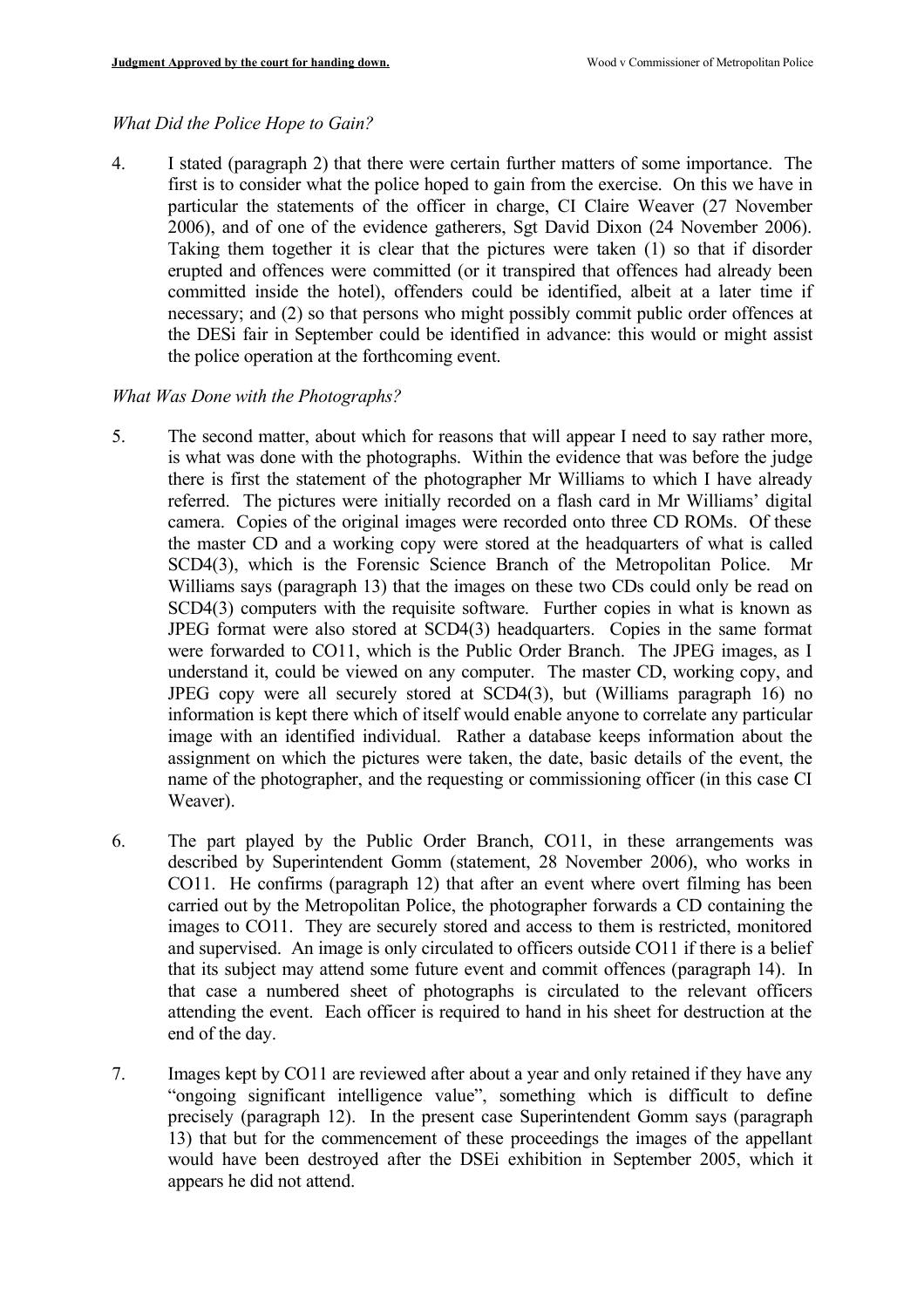- 8. That would likely have served as a sufficient account of the somewhat complex arrangements within the Metropolitan Police for the retention and use of photographs taken at an overt filming event, but for the receipt by the court, at a time when the preparation of this judgment was well under way, of further material from the parties. An exchange of correspondence between them was generated by an article in the Guardian newspaper published on 23 February 2009 headed "Britain faces summer of rage – police". The article was based in part on an interview with Superintendent Hartshorn, a senior officer within CO11. The appellant says that Superintendent Hartshorn revealed further significant information which assists his case. I directed that the parties file additional written submissions on the impact of this material by 23 March 2009, and that has been done.
- 9. It is submitted for the appellant that the new material shows as a matter of fact that there is a database of images, searchable by name, held within CO11; that the criteria for the inclusion of any person's image on this database are unclear; and that the sheets of photographs to which Superintendent Gomm referred (see paragraph 6 above) – described as "spotter cards" – are sometimes supplied to members of FIT teams where the subjects "could be... known activists. Known people who've caused us problems", and "a number of people we might be looking for".
- 10. The respondent's substantive observations on the factual issues arising from Superintendent Hartshorn's interview are contained in a letter to Liberty of 19 March 2009. Amongst other things it is stated that there is indeed a database of images held by CO11. In his further written submissions of 23 March 2009 counsel for the respondent complains of comments in a further piece in the Guardian on 7 March 2009 (the main article on the front page) that Liberty did not know about the database and that "police do not appear to have disclosed to the court [sc. in these proceedings, which had by that date been reserved for judgment] that they were transferring the private details of campaigners to a database". In fact this database had been referred to at paragraph 27 of the respondent's Summary Grounds for Resistance dated 9 December 2005; no further reference was made to it because, as is common ground, the appellant's image never appeared on it. The appellant, knowing what was in the respondent's Summary of Grounds, advanced no argument and pursued no enquiry relating to the CO11 database.
- 11. As for the other points summarised in the appellant's further submissions, the letter of 19 March 2009 states the criteria for inclusion on the database: observed or suspected participation in unlawful activity at the event when the pictures were taken, or participation of such activity at an earlier time. Mere presence at a demonstration or other event is not enough. The appellant's image was never placed on a "spotter card".
- 12. I have thought it right to summarise this new material given the reliance placed on it by the appellant, the terms of the respondent's reply, and my own direction seeking the parties' further submissions. However for reasons I shall explain it does not, in my judgment, affect the outcome of the case and I would not grant any formal leave to admit it as new evidence.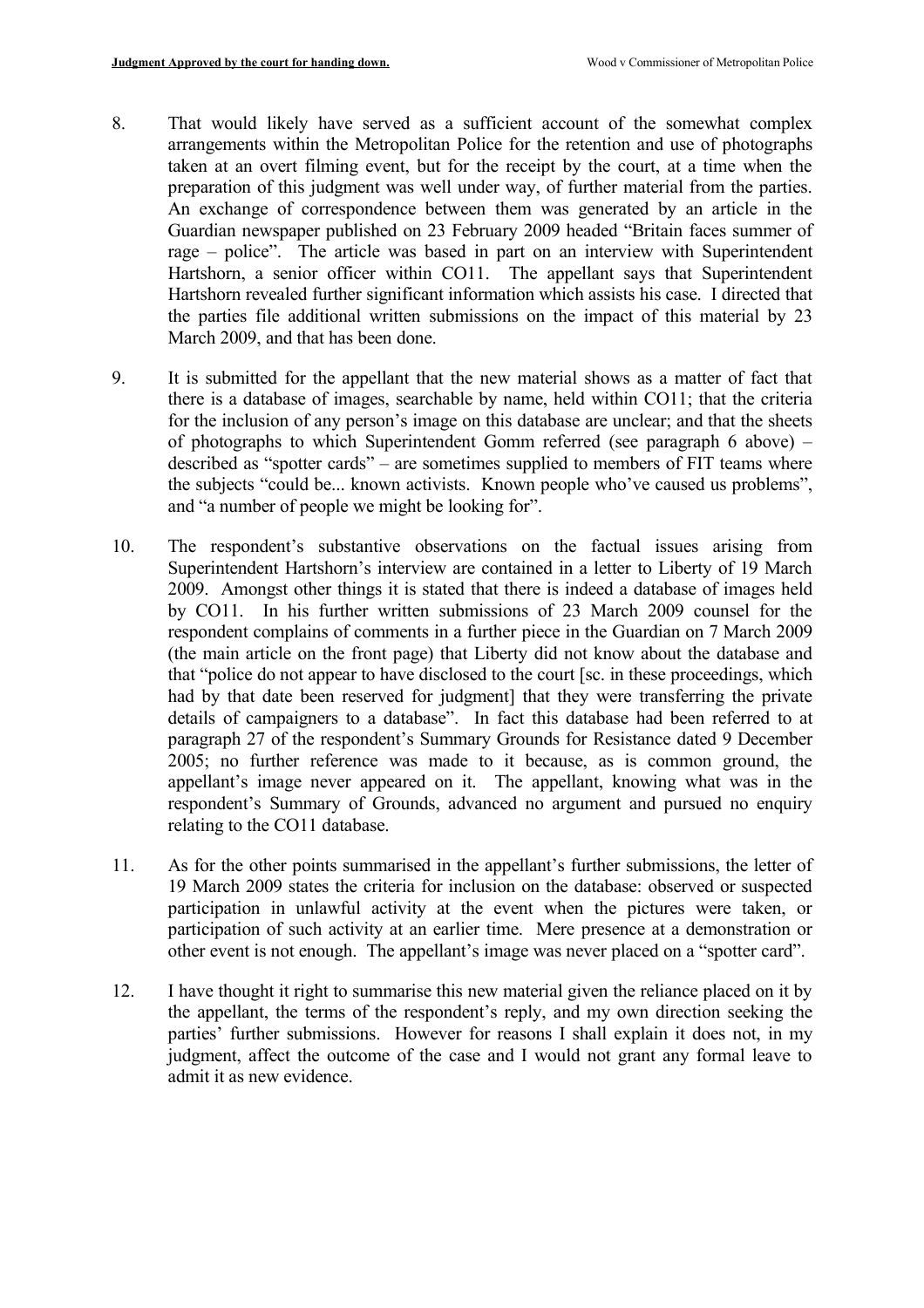#### *The Published Policy*

13. There is also before us, as it was before the judge, evidence of a published policy evolved by the Metropolitan Police on "the Use of Overt Filming/Photography". Under the heading "Policy Statement" it has this:

> "The Metropolitan Police Service (MPS) is committed to providing MPS personnel with a particularly useful tactic to combat crime and gather intelligence and evidence relating to street crime, anti-social behaviour and public order.

> It may be used to record identifiable details of subjects suspected of being involved in crime or anti-sociable [*sic*] behaviour such as facial features, visible distinctive marks e.g., tattoos, jewellery, clothing and associates for the purposes of preventing and detecting crime and to assist in the investigation for all alleged offences.

> This tactic may also be used to record officers' actions in the following circumstances. Maintaining public confidence and to justify police tactics. During incidents where police face substantial levels of violence, immigration arrests, detention of mentally ill persons and actions taken during high profile or critical incidents.

> To demonstrate to the public that cameras are deployed overtly officers should clearly identify themselves as police officers or police staff and not hide the fact that they are filming. This can be achieved by:

- Use of uniformed officers
- Use of marked vehicles.

When a pre-planned deployment is authorised officers must be able to clearly state the reasons for the filming or photography and provide a copy of an explanatory leaflet. These contain details of the purpose of the filming and provide guidance on how members of the public may obtain further information and access to their images."

Then under the heading "Associated Documents and Policies" three items are listed, of which the first is "Standard Operating Procedures for 'Use of Overt Filming/Photography'". This document has not been disclosed.

### *THE CONVENTION RIGHTS*

14. The material provisions of the ECHR are as follows:

"Article 8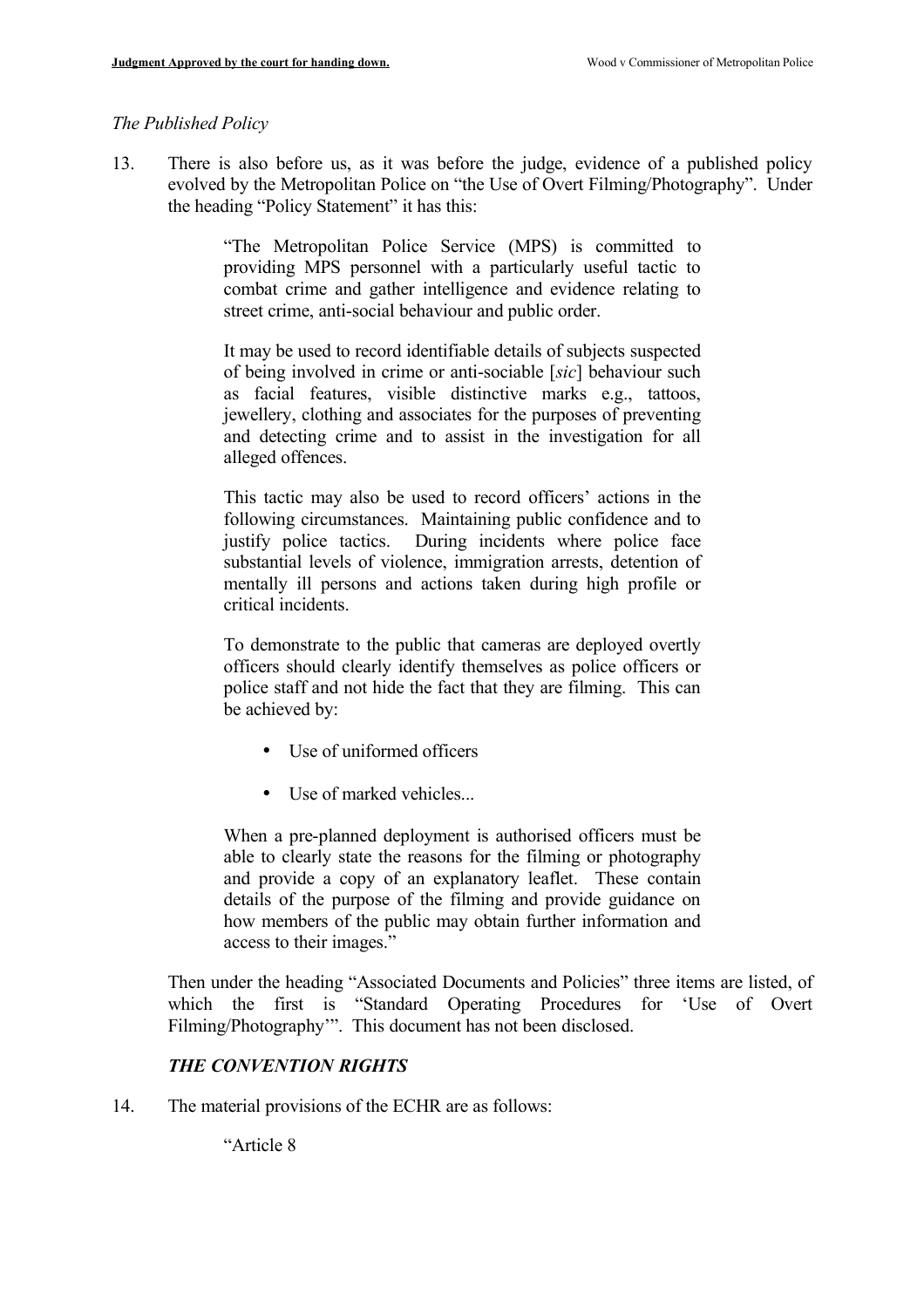1. Everyone has the right to respect for his private and family life, his home and his correspondence.

2. There shall be no interference by a public authority with the exercise of this right except such as is in accordance with the law and is necessary in a democratic society in the interests of national security, public safety or... for the prevention of disorder or crime... or for the protection of the rights and freedoms of others.

Article 10

1. Everyone has the right to freedom of expression. This right shall include freedom to hold opinions and to receive and impart information and ideas without interference by public authority and regardless of frontiers...

2. The exercise of these freedoms, since it carries with it duties and responsibilities, may be subject to such formalities, conditions, restrictions or penalties as are prescribed by law and are necessary in a democratic society, in the interests of national security,... public safety, for the prevention of disorder or crime... for the protection of the reputation or the rights of others, for preventing the disclosure of information received in confidence, or for maintaining the authority and impartiality of the judiciary.

Article 11

1. Everyone has the right to freedom of peaceful assembly and to freedom of association with others, including the right to form and to join trade unions for the protection of his interests.

2. No restrictions shall be placed on the exercise of these rights other than such as are prescribed by law and are necessary in a democratic society in the interests of national security or public safety, for the prevention of disorder or crime,... or for the protection of the rights and freedoms of others...

Article 14

The enjoyment of the rights and freedoms set forth in this Convention shall be secured without discrimination on any ground such as sex, race, colour, language, religion, political or other opinion, national or social origin, association with a national minority, property, birth or other status."

It is not I think necessary to cite the material provisions of the Human Rights Act 1998 (HRA), which gave effect to the ECHR in our domestic law. It is common ground (and elementary) that the Metropolitan Police were by law obliged to respect the appellant's Convention rights.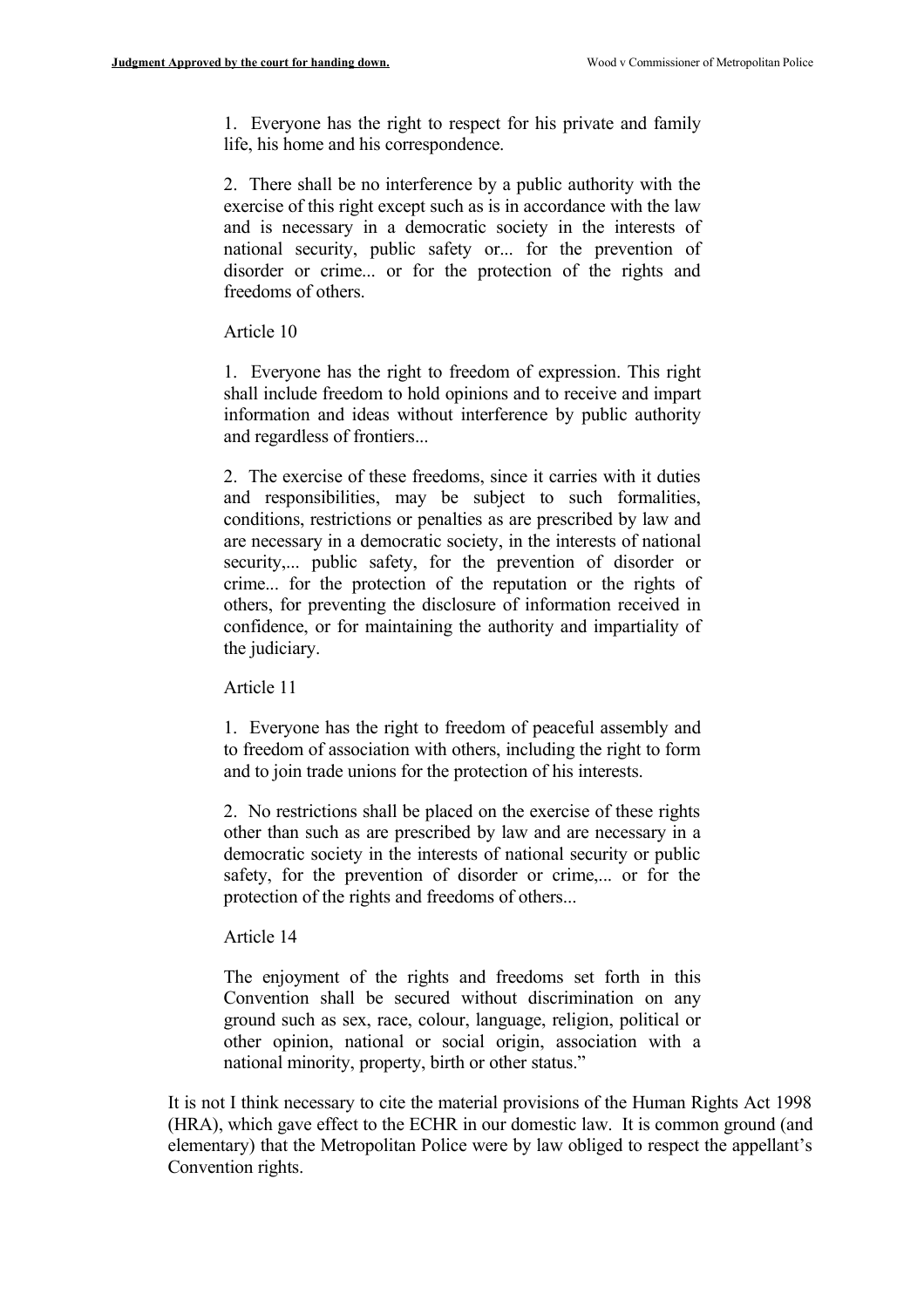### *ARTICLE 8*

15. The principal issue in the case as the argument has developed is whether the appellant's right to respect for his private life, guaranteed by ECHR Article 8, was violated by the police taking and retaining photographs of him on 27 April 2005.

### *(1) The Scope of Article 8*

- 16. Article 8 is one of the provisions of the ECHR most frequently resorted to in our courts since the HRA came into force. It falls to be considered most often in immigration cases, where the nature of the actual or putative interference with private and family life is plain enough: the claimant complains that if he is removed or deported he will be separated from family members, often a spouse and children, settled in the United Kingdom. In this present case, however, the nature of the claimed interference is more elusive. So is the nature of the private or family life interest which is said to be assaulted. It is useful therefore to have in mind the many facets of the Article 8 right acknowledged by the European Court of Human Rights, and – if it can be ascertained – what it is that links them.
- 17. The leading case of *Von Hannover v Germany* (2005) 40 EHRR 1 concerned the publication of photographs of Princess Caroline of Monaco engaged in various everyday activities such as horse riding, shopping, dining in a restaurant with a companion, on a skiing holiday, leaving her Paris home with her husband and tripping over an obstacle at a private beach club in Monaco. The Strasbourg court held that there had been a violation of Article 8, even though all the photographs were taken when the Princess was in a public place except those, taken at long range, when she was at the private beach club. I should cite the following passages from the judgment:

"50. The Court reiterates that the concept of private life extends to aspects relating to personal identity, such as a person's name, or a person's picture.

Furthermore, private life, in the Court's view, includes a person's physical and psychological integrity; the guarantee afforded by Art. 8 of the Convention is primarily intended to ensure the development, without outside interference, of the personality of each individual in his relations with other human beings. There is therefore a zone of interaction of a person with others, even in a public context, which may fall within the scope of 'private life'.

51. The Court has also indicated that, in certain circumstances, a person has a 'legitimate expectation' of protection and respect for his or her private life. Accordingly, it has held in a case concerning the interception of telephone calls on business premises that the applicant 'would have had a reasonable expectation of privacy for such calls'.

52. As regards photos, with a view to defining the scope of the protection afforded by Art.8 against arbitrary interference by public authorities, the Commission had regard to whether the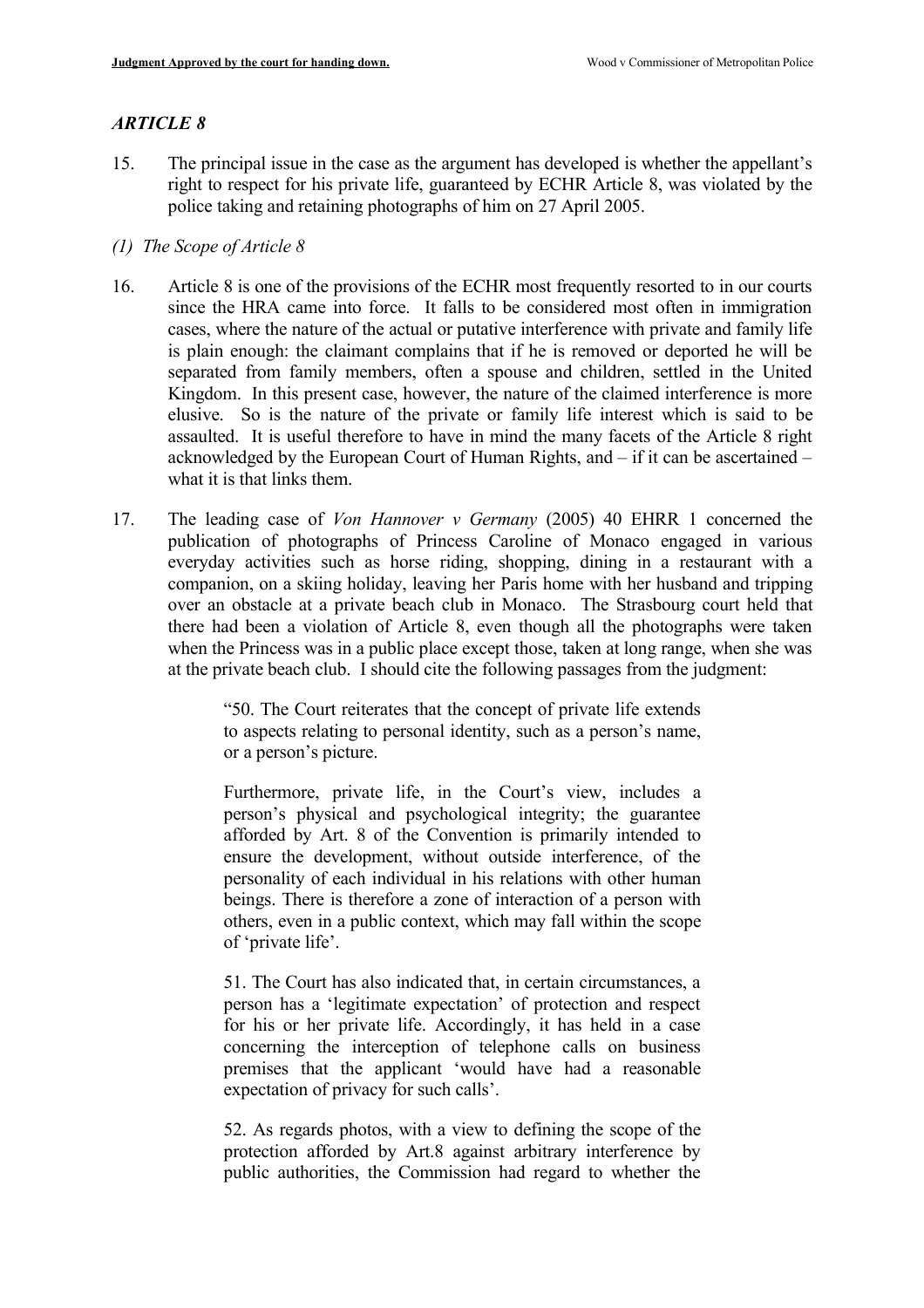photographs related to private or public matters and whether the material thus obtained was envisaged for a limited use or was likely to be made available to the general public.

53. In the present case there is no doubt that the publication by various German magazines of photos of the applicant in her daily life either on her own or with other people falls within the scope of her private life..."

18. In *Marper v UK* (Applications no. 30562/04 and 30566/04, judgment delivered on 4 December 2008) the applicants were arrested on suspicion of serious offences and their fingerprints and DNA samples were taken. They were in due course acquitted (or the charge not pressed). They asked for their fingerprints and DNA samples to be destroyed, but in both cases the police refused. They brought judicial review proceedings to challenge the police decision, culminating in an appeal to their Lordships' House, but were unsuccessful. The Strasbourg court said this, under the heading "General Principles":

> "66. The Court recalls that the concept of 'private life' is a broad term not susceptible to exhaustive definition. It covers the physical and psychological integrity of a person (see *Pretty v. the United Kingdom*, no. 2346/02, § 61, ECHR 2002 III, 35 EHRR 1, and *Y.F. v. Turkey*, no. 24209/94, § 33, ECHR 2003 IX, 39 EHRR 34). It can therefore embrace multiple aspects of the person's physical and social identity (see *Mikulić v. Croatia*, no. 53176/99, § 53, ECHR 2002-I, BAILII: [2002] ECHR 27). Elements such as, for example, gender identification, name and sexual orientation and sexual life fall within the personal sphere protected by Article 8 (see, among other authorities, *Bensaid v. the United Kingdom*, no. 44599/98, § 47, ECHR 2001, 33 EHRR 10, I with further references, and *Peck v. the United Kingdom*, no. 44647/98, § 57, ECHR 2003 I, 36 EHRR 41). Beyond a person's name, his or her private and family life may include other means of personal identification and of linking to a family (see *mutatis mutandis Burghartz v. Switzerland*, 22 February 1994, § 24, Series A no. 280 B; and *Ünal Tekeli v. Turkey*, no. 29865/96, § 42, ECHR 2004 X (extracts), 42 EHRR 53). Information about the person's health is an important element of private life (see *Z. v. Finland*, 25 February 1997, § 71, *Reports of Judgments and Decisions* 1997 I, 25 EHRR 371). The Court furthermore considers that an individual's ethnic identity must be regarded as another such element (see in particular Article 6 of the Data Protection Convention quoted in paragraph 41 above, which lists personal data revealing racial origin as a special category of data along with other sensitive information about an individual). Article 8 protects in addition a right to personal development, and the right to establish and develop relationships with other human beings and the outside world (see, for example, *Burghartz*, cited above, opinion of the Commission, p. 37, § 47, and *Friedl v.*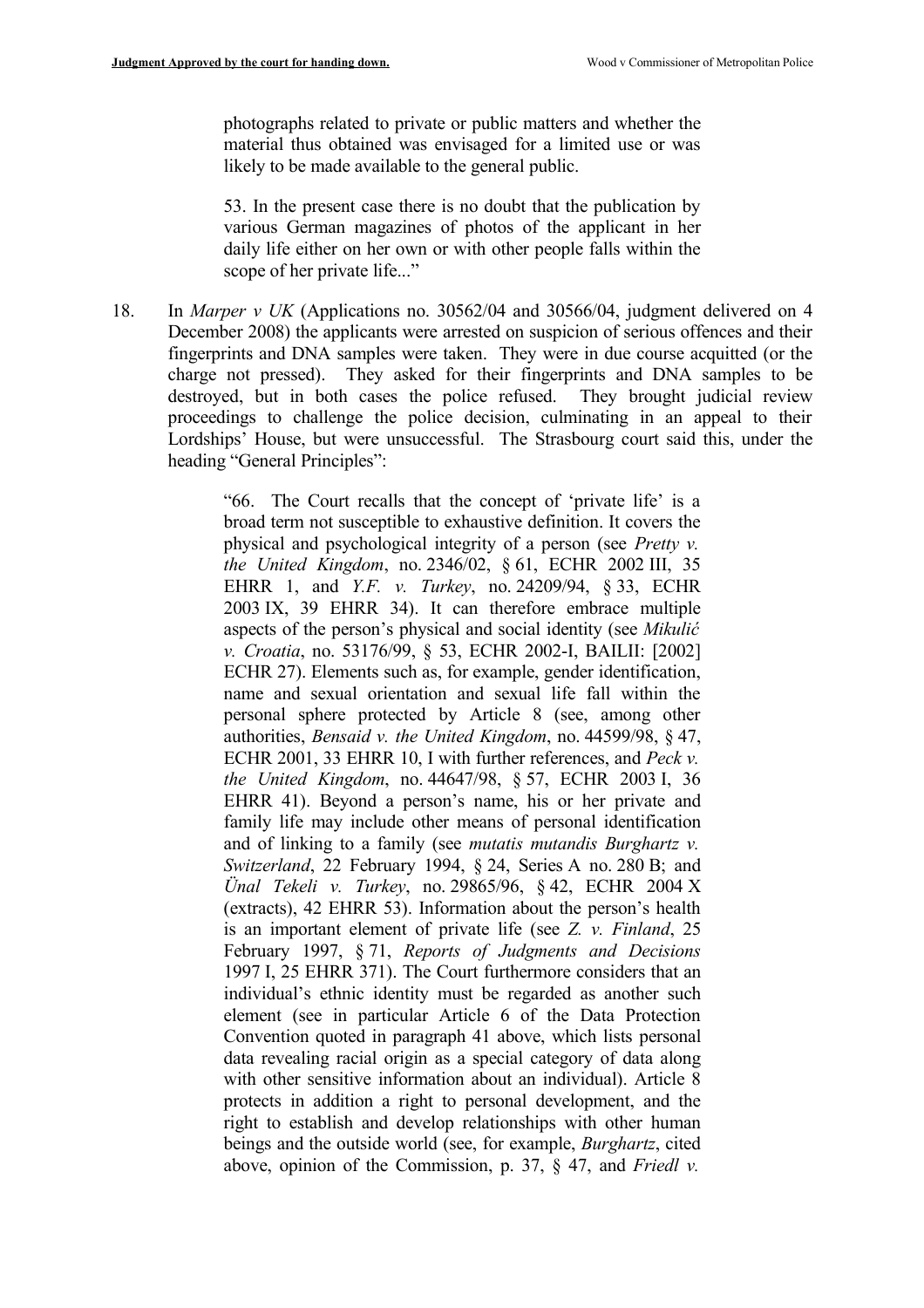*Austria*, judgment of 31 January 1995, Series A no. 305-B, opinion of the Commission, p. 20, § 45, 21 EHRR 83). The concept of private life moreover includes elements relating to a person's right to their image (*Sciacca v. Italy*, no. 50774/99, § 29, ECHR 2005-I, 43 EHRR 20).

67. The mere storing of data relating to the private life of an individual amounts to an interference within the meaning of Article 8 (see *Leander v. Sweden,* 26 March 1987, § 48, Series A no. 116, 9 EHRR 433). The subsequent use of the stored information has no bearing on that finding (*Amann v. Switzerland* [GC], no. 27798/95, § 69, ECHR 2000-II, 30 EHRR 843). However, in determining whether the personal information retained by the authorities involves any of the private-life aspects mentioned above, the Court will have due regard to the specific context in which the information at issue has been recorded and retained, the nature of the records, the way in which these records are used and processed and the results that may be obtained (see, *mutatis mutandis*, *Friedl*, cited above, §§49-51, and *Peck v. the United Kingdom*, cited above, § 59)."

- 19. These and other cases show that the content of the phrase "private and family life" is very broad indeed. Looking only at the words of the Article, one might have supposed that the essence of the right was the protection of close personal relationships. While that remains a core instance, and perhaps the paradigm case of the right, the jurisprudence has accepted many other facets; so many that any attempt to encapsulate the right's scope in a single idea can only be undertaken at a level of considerable abstraction. But it is an endeavour worth pursuing, since we need if possible to be armed at least with a sense of direction when it comes to disputed cases at the margin.
- 20. The phrase "physical and psychological integrity" of a person (*Von Hannover* paragraph 50, *Marper* paragraph 66) is with respect helpful. So is the person's "physical and social identity" (*Marper* paragraph 66 and other references there given). These expressions reflect what seems to me to be the central value protected by the right. I would describe it as the personal autonomy of every individual. I claim no originality for this description. In *Murray v Big Pictures (UK) Ltd* [2008] EWCA Civ 446 Sir Anthony Clarke MR, giving the judgment of the court, referred at paragraph 31 to Lord Hoffmann's emphasis, at paragraph 51 of *Campbell v MGN Ltd* [2004] 2 AC 457, upon the fact that "the law now focuses upon the protection of human autonomy and dignity – 'the right to control the dissemination of information about one's private life and the right to the esteem and respect of other people.'"
- 21. The notion of the personal autonomy of every individual marches with the presumption of liberty enjoyed in a free polity: a presumption which consists in the principle that every interference with the freedom of the individual stands in need of objective justification. Applied to the myriad instances recognised in the Article 8 jurisprudence, this presumption means that, subject to the qualifications I shall shortly describe, an individual's personal autonomy makes him – should make him – master of all those facts about his own identity, such as his name, health, sexuality, ethnicity, his own image, of which the cases speak; and also of the "zone of interaction" (*Von Hannover* paragraph 50) between himself and others. He is the presumed owner of these aspects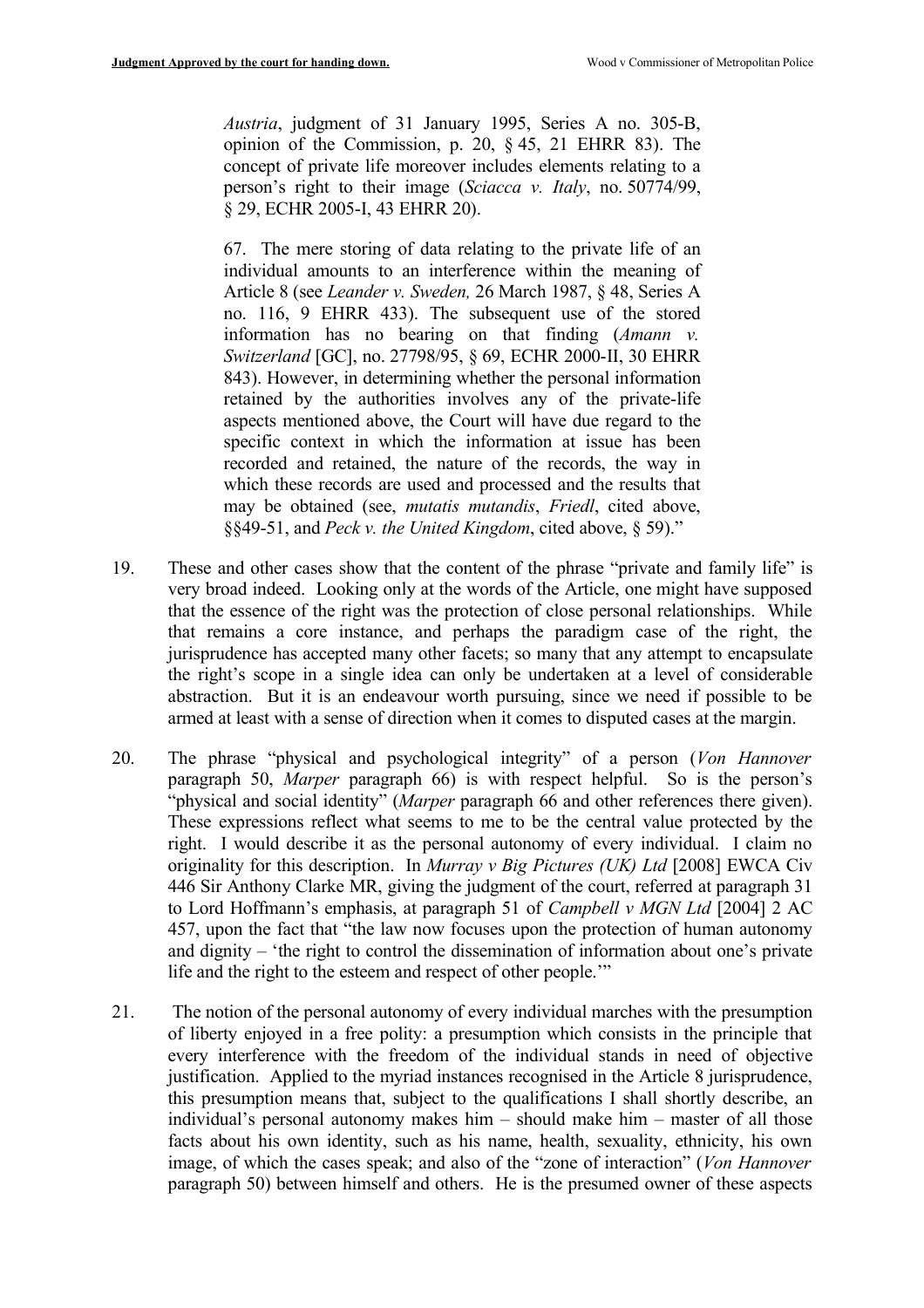of his own self; his control of them can only be loosened, abrogated, if the State shows an objective justification for doing so.

- 22. This cluster of values, summarised as the personal autonomy of every individual and taking concrete form as a presumption against interference with the individual's liberty, is a defining characteristic of a free society. We therefore need to preserve it even in little cases. At the same time it is important that this core right protected by Article 8, however protean, should not be read so widely that its claims become unreal and unreasonable. For this purpose I think there are three safeguards, or qualifications. First, the alleged threat or assault to the individual's personal autonomy must (if Article 8 is to be engaged) attain "a certain level of seriousness". Secondly, the touchstone for Article 8(1)'s engagement is whether the claimant enjoys on the facts a "reasonable expectation of privacy" (in any of the senses of privacy accepted in the cases). Absent such an expectation, there is no relevant interference with personal autonomy. Thirdly, the breadth of Article 8(1) may in many instances be greatly curtailed by the scope of the justifications available to the State pursuant to Article 8(2). I shall say a little in turn about these three antidotes to the overblown use of Article 8.
- 23. As for the first "a certain level of seriousness" see for example *R (Gillan) v Commissioner of Police for the Metropolis* [2006] 2 AC 307, paragraph 28 *per* Lord Bingham of Cornhill:

"It is true that 'private life' has been generously construed to embrace wide rights to personal autonomy. But it is clear Convention jurisprudence that intrusions must reach a certain level of seriousness to engage the operation of the Convention, which is, after all, concerned with human rights and fundamental freedoms, and I incline to the view that an ordinary superficial search of the person and an opening of bags, of the kind to which passengers uncomplainingly submit at airports, for example, can scarcely be said to reach that level."

24. As for the second – a "reasonable expectation of privacy" – I have already cited paragraph 51 of *Von Hannover*, with its reference to that very phrase, and also to a "legitimate expectation" of protection. One may compare a passage in Lord Nicholls' opinion in *Campbell* at paragraph 21:

> "Accordingly, in deciding what was the ambit of an individual's 'private life' in particular circumstances courts need to be on guard against using as a touchstone a test which brings into account considerations which should more properly be considered at the later stage of proportionality. Essentially the touchstone of private life is whether in respect of the disclosed facts the person in question had a reasonable expectation of privacy."

In the same case Lord Hope said at paragraph 99:

"The question is what a reasonable person of ordinary sensibilities would feel if she was placed in the same position as the claimant and faced with the same publicity."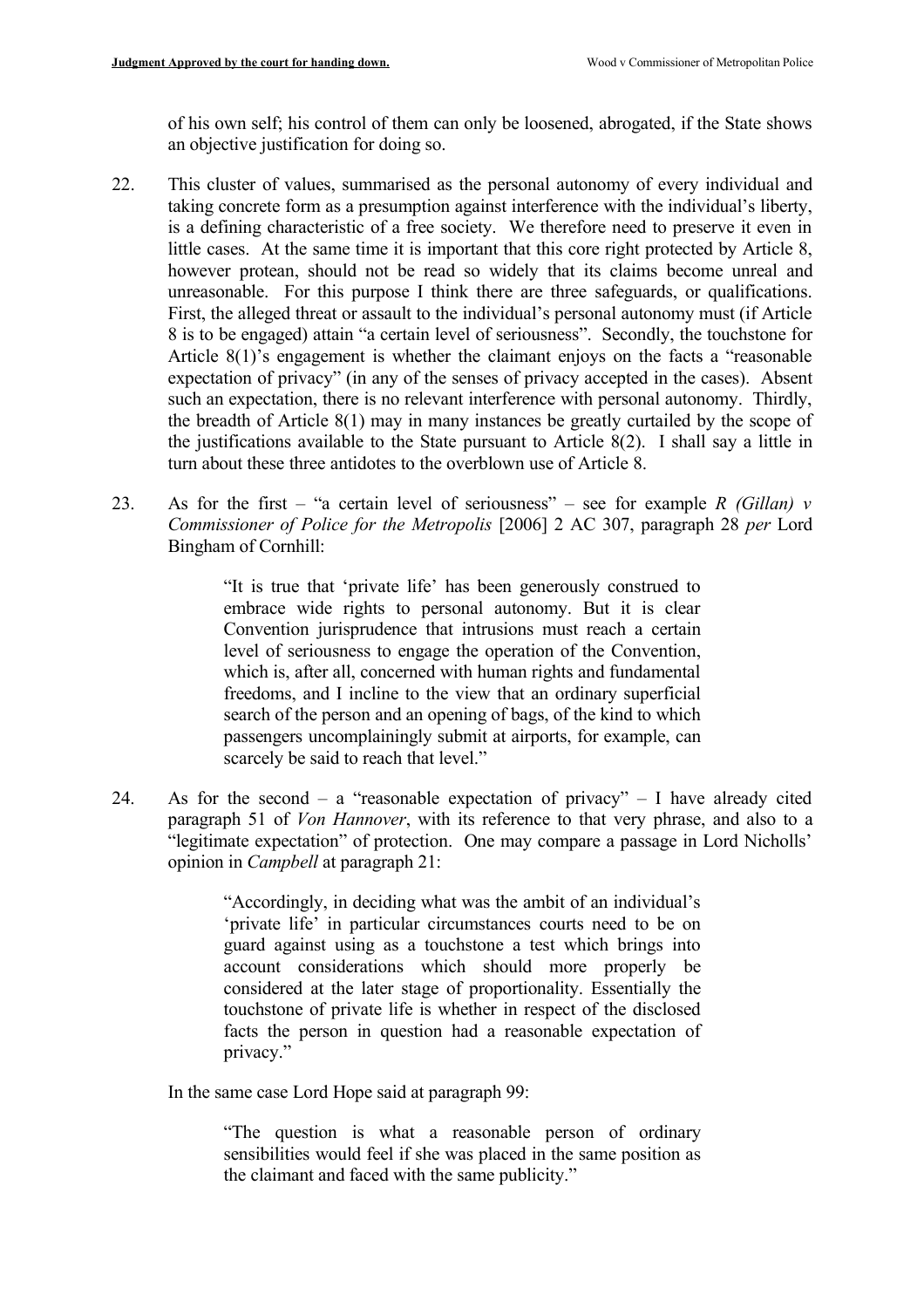In *Murray v Big Pictures (UK) Ltd* Sir Anthony Clarke MR referred to both of these passages, and stated:

"35... [S]o far as the relevant principles to be derived from *Campbell* are concerned, they can we think be summarised in this way. The first question is whether there is a reasonable expectation of privacy. This is of course an objective question. ...

36. As we see it, the question whether there is a reasonable expectation of privacy is a broad one, which takes account of all the circumstances of the case. They include the attributes of the claimant, the nature of the activity in which the claimant was engaged, the place at which it was happening, the nature and purpose of the intrusion, the absence of consent and whether it was known or could be inferred, the effect on the claimant and the circumstances in which and the purposes for which the information came into the hands of the publisher."

- 25. We can see, then, that while an individual's personal autonomy makes him the master of all those facts about his own identity of which the cases speak, his ownership of them depends by law on there being a reasonable expectation in the particular case that his privacy will be respected. This may operate as a factor limiting the scope of the Article 8 right. As I will shortly explain, it is a major dimension of Mr Grodzinski's case on behalf of the respondent Commissioner that what happened here took place in a public street, where people may take photographs at any time; there was, he says, no reasonable expectation that the appellant would not be photographed.
- 26. The third safeguard against too pervasive an application of Article 8 consists in the relation between Article 8(1) and 8(2). The first two antidotes, a certain level of seriousness and a reasonable expectation of privacy, though clearly important, still allow an open gate to Article 8(1) in very many circumstances; but it will often be closed by Article 8(2). Once the 8(2) stage is reached, and the court is looking for a justification from the State for what would otherwise amount to a violation, the first question will be whether the action complained of was taken or to be taken in pursuance of a legitimate aim; that is always crucial. If that condition is met, there will be other issues (such as compliance with the requirement of legal certainty). Important for present purposes is the familiar question, whether the action is proportionate to the legitimate aim in whose service it was taken. At that stage, subject always to context and the case's particular subject-matter, the court is likely to acknowledge and attribute a margin of discretion to the responsible State. This exercise provides an important contrast with the court's task under 8(1). Its application may amount to a significant restraint upon the bite of Article 8.
- 27. I recognise, of course, that the court's assessment of proportionality will always and necessarily be sensitive to the facts of the particular case, and the scope of the State's margin of discretion must vary according to the importance of the impugned right in the particular instance, the force of the legitimate aim involved, and other balancing factors. The overall point to be made is that while the application of  $8(1)$  and that of  $8(2)$  are logically separate, and the second arises only if the first is fulfilled, there is a symbiosis: Article 8(1) is generously applied, but the justifications properly available under 8(2),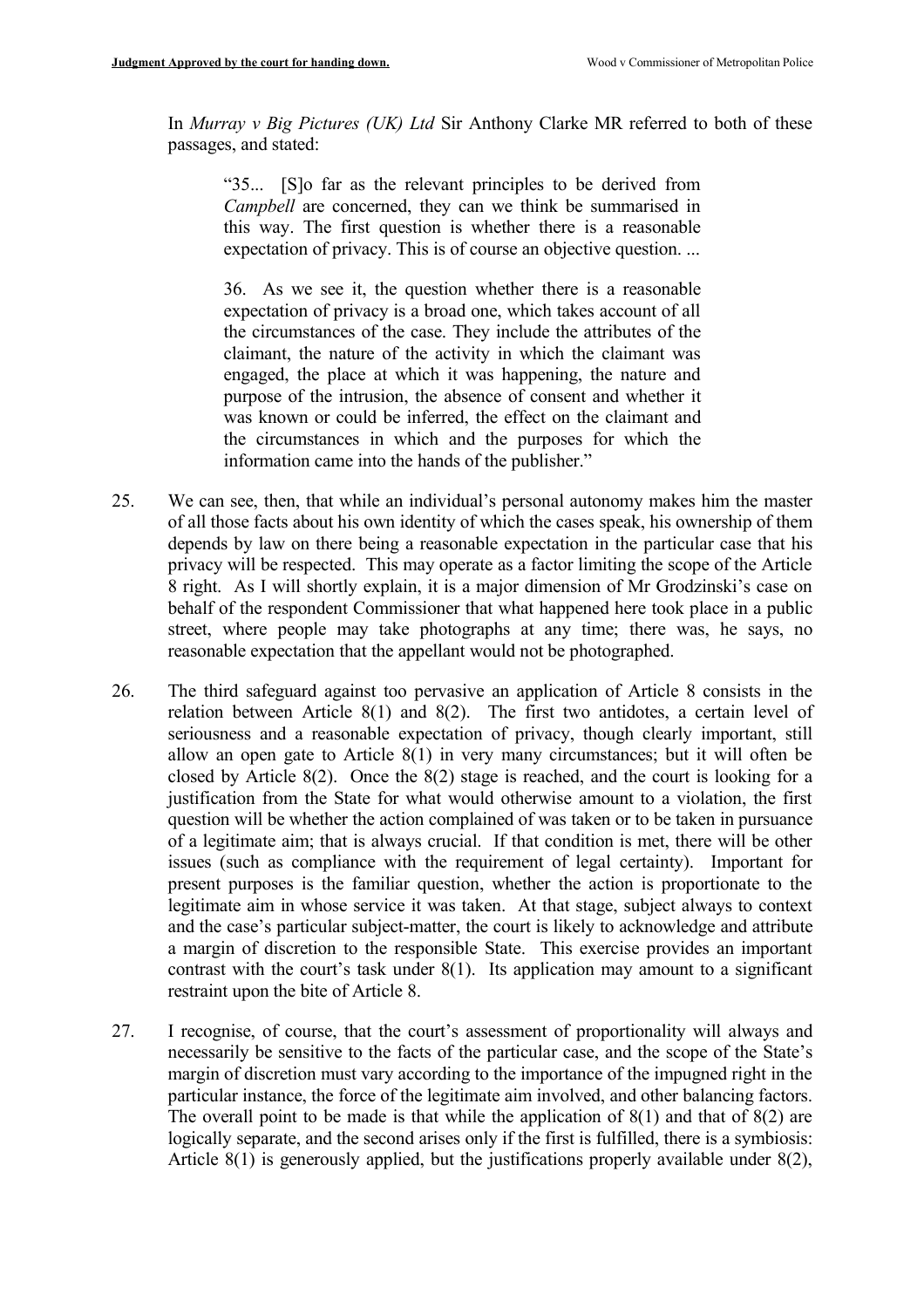not least given the margin of discretion which the decision-maker is likely to enjoy, may sometimes cut its application close to the quick.

- 28. The value of this approach is I think to be understood in light of the important fact that the paradigm case of Article 8's application is where the putative violation is by the State itself. It seems to me entirely in harmony with the fair balance which falls to be struck throughout the Convention provisions between the rights of the individual and the interest of the community (see for example *Sporrong v Sweden* (1982) 5 EHRR 35, paragraph 69) that where State action touches the individual's personal autonomy, it should take little to require the State to justify itself, but equally  $-$  if (and I repeat, this is critical) the action complained is taken in good faith to further a legitimate  $\dim - a$ proper justification may be readily at hand. This is no more than the rule of law in action. Thus the State organ in question, here the police, is subjected by Article 8 to proper standards of conduct; but through the margin of discretion recognised in the jurisprudence, the law will allow it proper practical scope to fulfil its public duty.
- *(2) Article 8(1) Was There a Prima Facie Violation?*
- 29. Against that background I turn to the issues in this appeal. It is useful first to refer to the respondent Commissioner's case. Mr Grodzinski on his behalf contends that the actions of the police in taking and retaining the pictures did not touch the appellant's right under Article 8: there was no *prima facie* violation of Article 8(1), and therefore nothing for the respondent to justify by reference to any of the considerations set out in Article 8(2). In the course of his submissions he drew a distinction between the *taking* of the photographs and the *retention* of the images. His case is that neither involved any *prima facie* violation of Article 8(1). The learned judge below agreed. Although for reasons I shall explain I consider that this distinction is in the end unhelpful (at least in the present case) for the purpose of ascertaining the reach of the Convention right, it is nevertheless convenient first to consider whether Article 8(1) was engaged by the mere taking of the photographs.
- *(2a) Is Article 8(1) Engaged by the Mere Taking of the Photographs?*
- 30. Mr Grodzinski supports his position as regards the taking of the photographs principally by reference to two propositions given by the authorities, one broad, the other narrow. I have already introduced the broad proposition. It recalls that the ECHR is concerned with the protection of fundamental rights and freedoms; and is to the effect that the facts said to constitute an interference with the right guaranteed by Article 8 must attain "a certain level of seriousness". This is supported by a wealth of authority; Mr Grodzinski cites *R (Gillan) v Commissioner of Police for the Metropolis* [2006] 2 AC 307, *per* Lord Bingham of Cornhill at paragraph 28, a passage which I have set out above at paragraph 22.
- 31. I have also foreshadowed the second, and narrower, proposition advanced by Mr Grodzinski. It is that ordinarily the taking of photographs in a public street involves no element of interference with anyone's private life and therefore will not engage Article 8(1), although the later publication of such photographs may be a different matter. Here I should again cite *Campbell v MGN Ltd*. The facts in barest outline were that a well-known fashion model was photographed in a public street leaving a narcotic addiction therapy session, and the photographs (or some of them) were later published. The House of Lords was divided as to the outcome of Miss Campbell's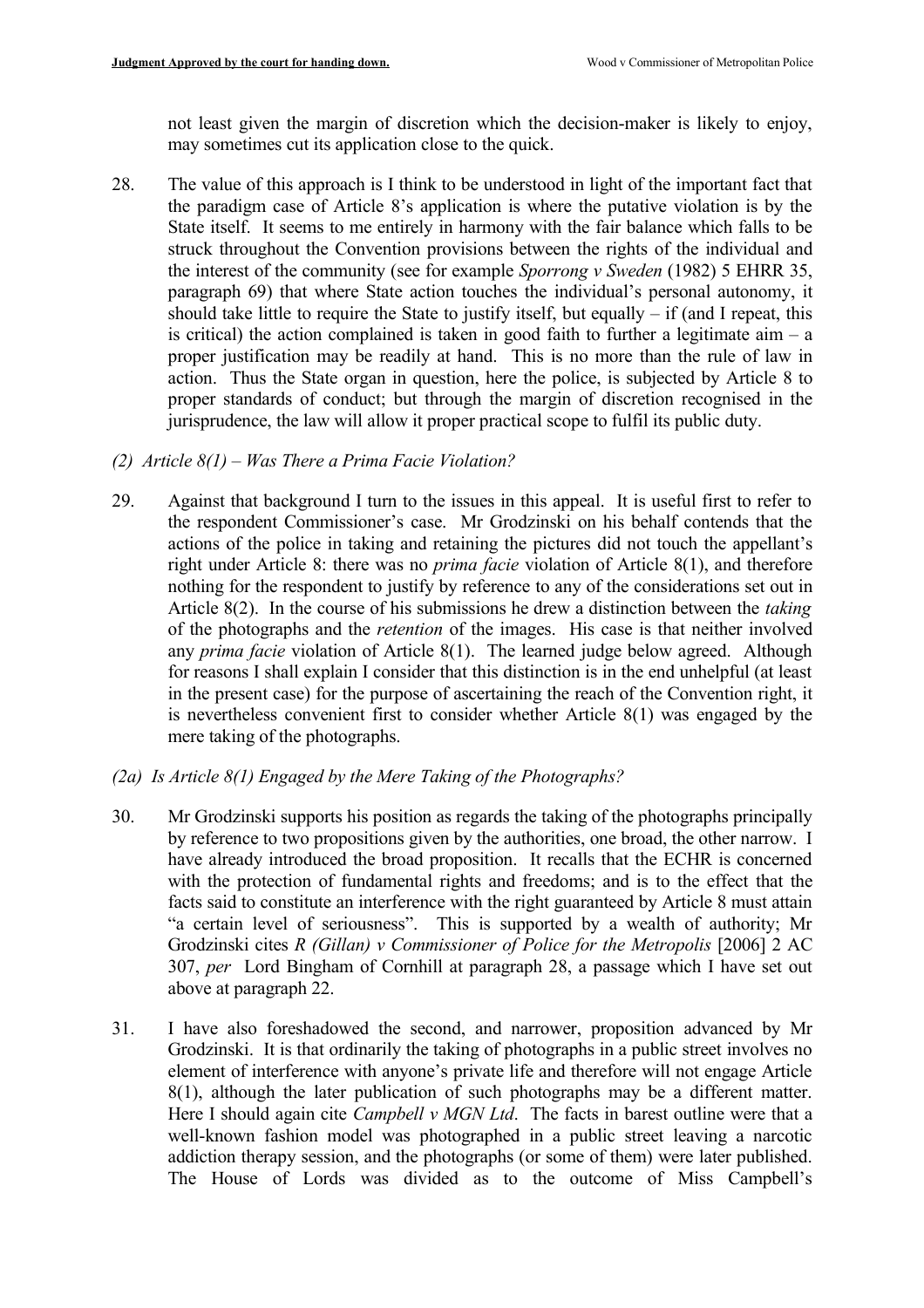privacy/confidence claim, albeit on a very narrow aspect of the case. The force of the following *dicta* is unaffected by their authors' concurrence in the result or otherwise. Lord Hoffmann said this at paragraphs  $73 - 74$ :

"In the present case the pictures were taken without Miss Campbell's consent. That in my opinion is not enough to amount to a wrongful invasion of privacy. The famous and even the not so famous who go out in public must accept that they may be photographed without their consent… But the fact that we cannot avoid being photographed does not mean that anyone who takes or obtains such photographs can publish them to the world at large…"

Lord Hope of Craighead said this at paragraph 122:

"The photographs were taken of Miss Campbell while she was in a public place, as she was in the street outside the premises where she had been receiving therapy. The taking of photographs in a public street must, as Randerson J said in *Hosking v Runting* [2003] 3 NZLR 385, 415, para 138, be taken to be one of the ordinary incidents of living in a free community. The real issue is whether publicising the content of the photographs would be offensive..."

Finally, Baroness Hale of Richmond at paragraph 154:

"Publishing the photographs contributed both to the revelation and to the harm that it might do. By themselves, they are not objectionable. Unlike France and Quebec, in this country we do not recognise a right to one's own image: cf *Aubry v Editions Vice-Versa Inc* [1998] 1 SCR 591. We have not so far held that the mere fact of covert photography is sufficient to make the information contained in the photograph confidential. The activity photographed must be private. If this had been, and had been presented as, a picture of Naomi Campbell going about her business in a public street, there could have been no complaint..."

- 32. In the present case there was, of course, no question of the photographs being published. Mr Grodzinski says there are no aspects of the facts that could elevate the case to "a certain level of seriousness": the fact that more than one picture was taken, or that the police followed the appellant down Duke St, cannot suffice. He submits that in the end this is no more than an instance of photographs being taken in a public street and there can be no Article 8 complaint.
- 33. It is clear that the real vice in *Campbell* (and also *Von Hannover* and *Big Pictures*, which concerned the covert photographing of a well known author, J K Rowling, her husband and young child in a public street in Edinburgh) was the fact or threat of publication in the media, and not just the snapping of the shutter. Can Mr Westgate for the appellant sustain a claim that the mere taking of the pictures, irrespective of the use made of them (a claim he vigorously pursued), engages Article 8(1)?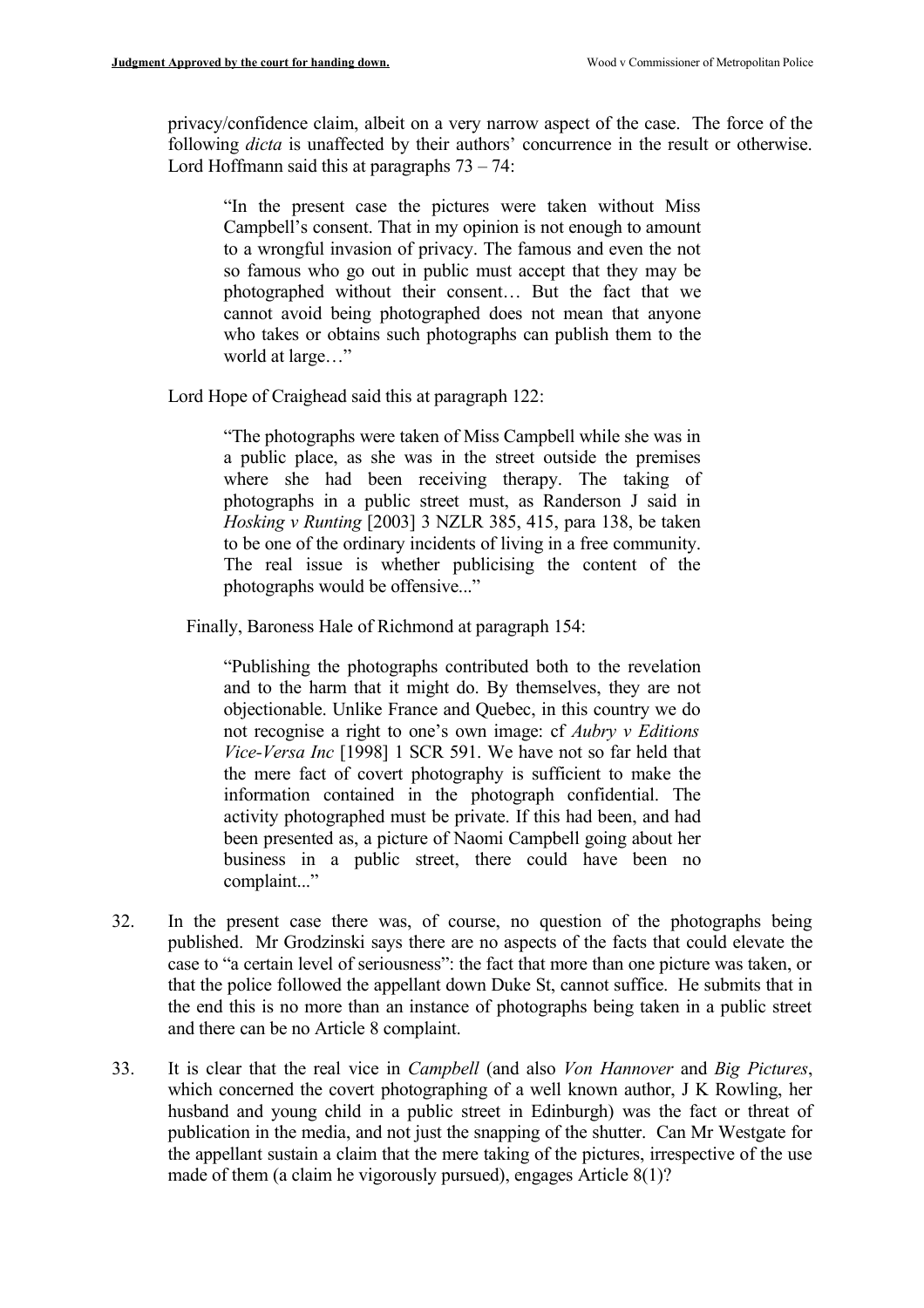- 34. I would certainly acknowledge that the circumstances in which a photograph is taken in a public place may of themselves turn the event into one in which Article 8 is not merely engaged but grossly violated. The act of taking the picture, or more likely pictures, may be intrusive or even violent, conducted by means of hot pursuit, face-toface confrontation, pushing, shoving, bright lights, barging into the affected person's home. The subject of the photographers' interest – in the case I am contemplating, there will usually be a bevy of picture-takers – may be seriously harassed and perhaps assaulted. He or she may certainly feel frightened and distressed. Conduct of this kind is simply brutal. It may well attract other remedies, civil or criminal, under our domestic law. It would plainly violate Article 8(1), and I can see no public interest justification for it under Article 8(2). But scenarios of that kind are very far from this case. I accept Mr Grodzinski's submission that the fact that more than one picture was taken, or that the police followed the appellant down Duke St, cannot turn this episode into anything remotely so objectionable.
- 35. The core of Mr Westgate's case is however that it was the police and thus the State who took the pictures. As I have stated (paragraph 28), the paradigm case of Article 8's application is where the putative violation is by the State. Can that make all the difference, simply as regards the taking of the photographs and nothing more? In my judgment it cannot. It is no surprise that the *mere taking* of someone's photograph in a public street has been consistently held to be no interference with privacy. The snapping of the shutter of itself breaches no rights, unless something more is added.
- 36. Accordingly I conclude that the bare act of taking the pictures, by whoever done, is not of itself capable of engaging Article 8(1) unless there are aggravating circumstances. I have already referred (paragraph 34) to the case where the subject of the photographer's attention is harassed and hounded, and perhaps assaulted. As I have said that is plainly not this case. And as for this particular case, I have already rejected (again paragraph 34) the suggestion that the fact that more than one picture was taken, or that the police followed the appellant down Duke St, could give rise to a *prima facie* violation of the Article. I would add that notwithstanding the appellant's apprehensions, there is in my view every reason to accept Mr Williams' evidence that he was generally at pains "to keep a safe distance from the subject and try not to invade their 'personal space'", for reasons he gives at paragraph 5 of his statement. It is also obvious that the new material I have described, based on Superintendent Hartshorn's interview, cannot advance the case as regards the bare act of taking the pictures.
- 37. I should note that Mr Westgate also submits, somewhat more generally, that the use of overt photography by the police has actually become an intimidating feature of London life. He relies on a second witness statement from Mr Gask, an employee of Liberty, for whose introduction in evidence we gave permission at the hearing. Mr Gask gives particulars of three press publications on the subject. One of these (the Guardian, 30 May 2008) describes an operation by Essex police involving intensive surveillance of youths (including repeated photography) in a bid to curb anti-social behaviour; an operation which was welcomed by some very muscular observations by the Secretary of State. In my view all this puts the matter far too high. None of Mr Gask's instances suggests, far less demonstrates, that the snapping of the shutter by the police in a public place is capable without more of engaging Article 8(1), or that the facts of this case (so far as they concern only the taking of the pictures) do so.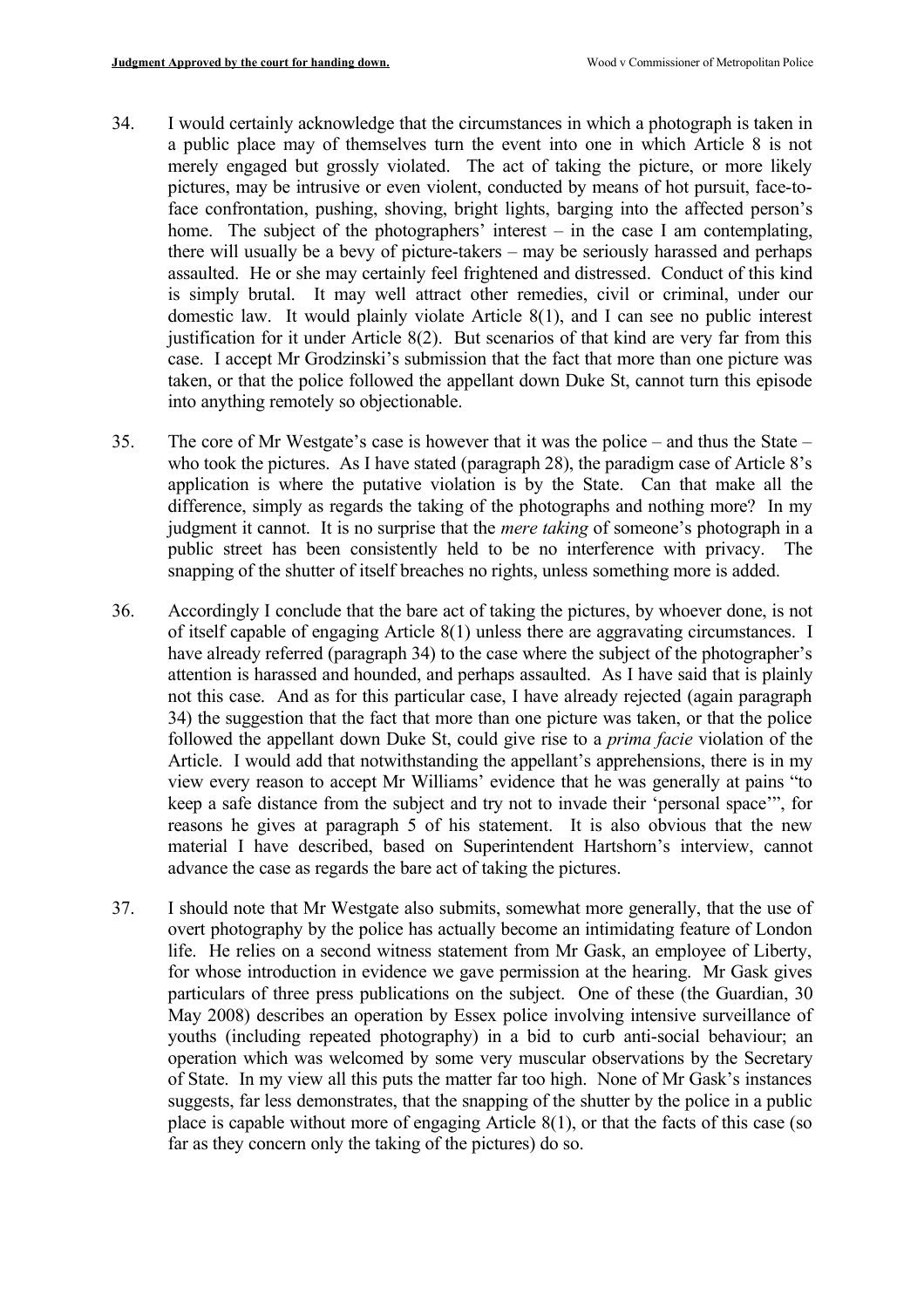38. The real issue is whether the taking of the pictures, along with their actual and/or apprehended use, might amount to a violation.

### *(2b) Article 8(1): the Taking of the Photographs and their Use*

39. It might be thought that if (as I would hold) the mere taking of the pictures does not engage Article 8(1), there follows a wholly separate question: whether their retention and intended use might do so. But I do not think this is the right way to analyse the case. I stated earlier (paragraph 29) that the supposed distinction between the taking of the photographs and the retention of the images is in the end unhelpful for the purpose of ascertaining the reach of the Article 8 right. We have seen that the respondent's policy is that "cameras are deployed overtly... officers should clearly identify themselves as police officers or police staff and not hide the fact that they are filming". This is certainly as it should be; if it were done covertly, there would be other very substantial arguments to consider which in this case do not arise. As it is, the subject – here, the appellant – observes who is taking his picture and knows it is a police photographer. He is bound to assume that the picture will be kept, and that it will, or at least might, be used for a police purpose. Mr Grodzinski submitted that if the taking of the pictures is not itself any interference with the appellant's Article 8(1) right, it cannot become so by reason of the pictures' potential use; but this I think is too simplistic. The subject's complaint – absent any question of intimidation or harassment – is that his image is being recorded by State authorities, an act to which he does not consent, which he believes to be unjustified, and whose precise purpose is unknown to him. The police operation, from the taking of the pictures to their actual and intended retention and use, must in my opinion be judged as a whole. Accordingly I am inclined to agree with Mr Westgate's submission recorded by the learned judge below as follows:

> "24... It is impossible... to 'compartmentalise' the taking of the photographs without regard to the circumstances in which they were taken, the purposes of their retention, whether, for example, it is intended thereby to identify the individual and whether there is proper and certain legal control over the photography as a whole. He submits that here the Claimant's identity was discovered and there was a degree of systematic gathering of information about CAAT activity and its members. He pointed also to evidence from the Claimant's solicitor of other occasions when members of CAAT have been similarly photographed."

40. Mr Grodzinski cited two decisions of the Strasbourg Commission, *X v UK* (Application no 5877/72) and *Friedl v Austria* (1995) 21 EHRR 83, which I think tend to confirm that (at least in a case about the taking of pictures by the police) we are to look at all the circumstances of the case in order to see whether Article 8(1) is engaged. The facts of *X v UK* involved a protest against the apartheid laws in South Africa. The applicant was arrested during a rugby match in England involving the South African national team and was photographed upon arrest and thereafter at the police station. She said that she was told that the photographs would be kept in case she made trouble at future matches. The Commission's decision, declaring the claim inadmissible, stated as follows: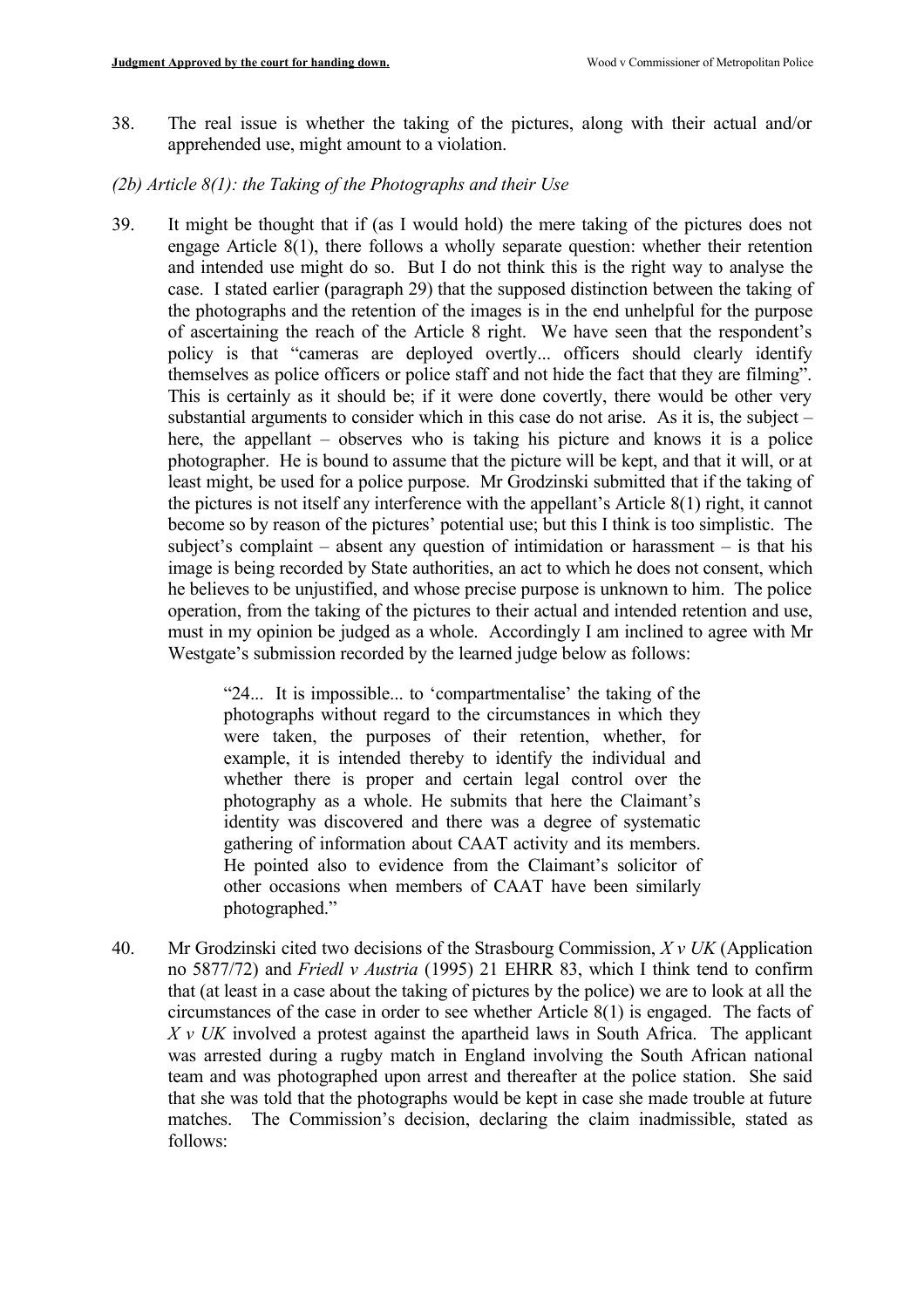"The Commission has noted here the following elements in the case as it has been presented: first, that there was no invasion of the applicant's privacy in the sense that the authorities entered her home and took photographs of her there; secondly, that the photographs related to a public incident in which she was voluntarily taking part; and thirdly, that they were taken solely for the purpose of her future identification on similar public occasions and there is no suggestion that they have been made available to the general public or used for any other purpose. Bearing these factors in mind, the Commission finds that the taking and retention of the photographs of the applicant could not be considered to amount to an interference with her private life within the meaning of Article 8...

An examination by the Commission of the applicant's complaint... shows that the taking of her photographs was part of and solely related to her voluntary public activities and does not therefore disclose any appearance of a violation of the rights and freedoms set out in the Convention and in particular in the two articles just considered."

41. *Friedl* (in which *X v UK* was cited) was a case where there had been a demonstration involving a round-the-clock "sit in" of about fifty persons in an underground pedestrian passage in Vienna, held with a view to drawing public attention to the plight of the homeless. The police took photographs and also recorded images on a video cassette for use in the event of a prosecution. The applicant also claimed that he was photographed individually, his identity was checked and his particulars noted down. The Commission held the applicant's Article 8 claim to be admissible but in the event found there was no violation, stating:

> "49. In the present case, the Commission has noted the following elements: first, there was no intrusion into the 'inner circle' of the applicant's private life in the sense that the authorities entered his home and took the photographs there; secondly, the photographs related to a public incident, namely a manifestation of several persons in a public place, in which the applicant was voluntarily taking part; and thirdly, they were solely taken for the purposes, on 17 February 1988, of recording the character of the manifestation and the actual situation at the place in question, *eg* the sanitary conditions, and, on 19 February 1988, of recording the conduct of the participants in the manifestation in view of ensuing investigation proceedings for offences against the Road Traffic Regulations.

> 50. In this context, the Commission attaches weight to the assurances given by the respondent Government according to which the individual persons on the photographs taken remained anonymous in that no names were noted down, the personal data recorded and photographs taken were not entered into a data processing system, and no action was taken to identify the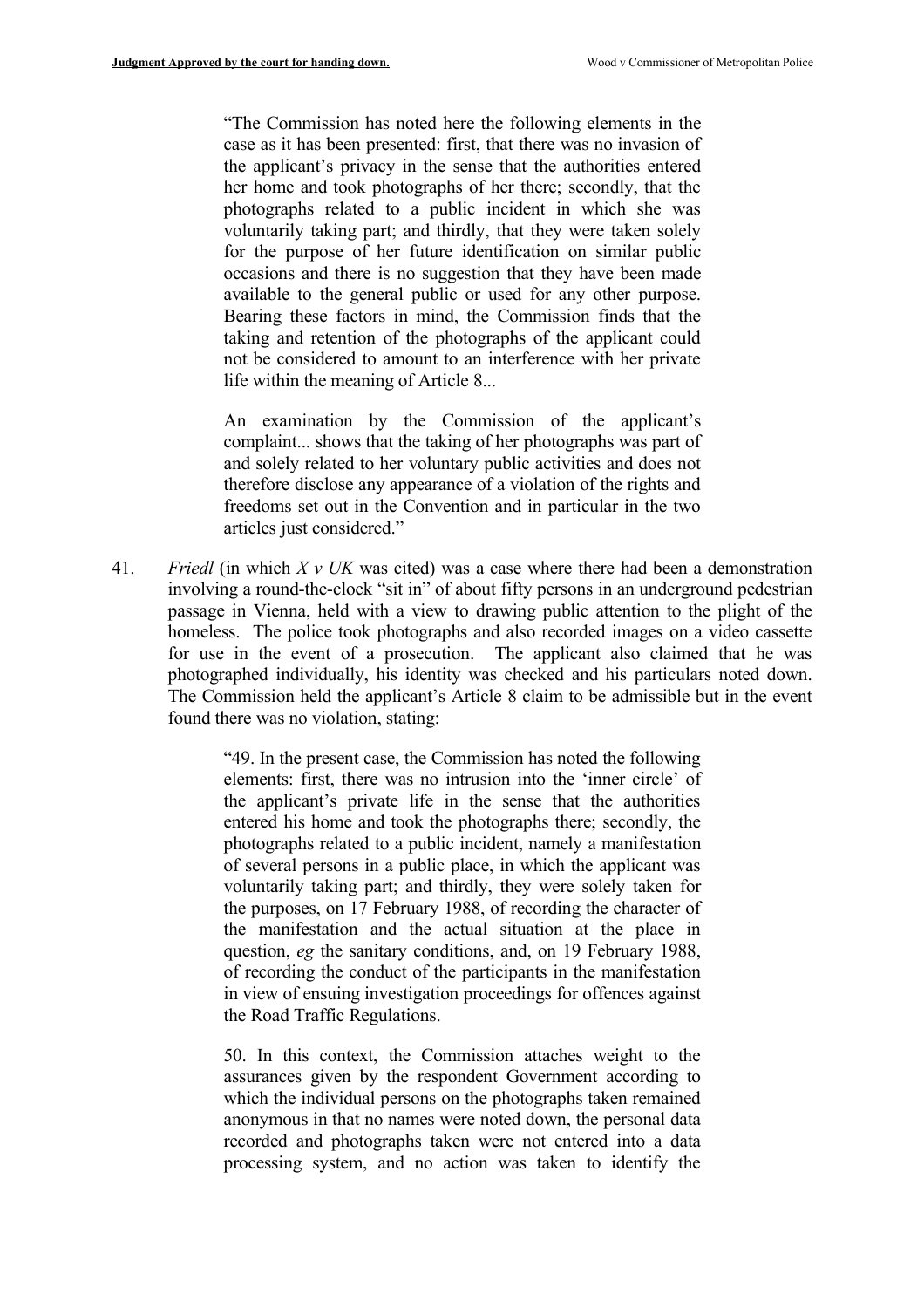persons photographed on that occasion by means of data processing.

51. Bearing these factors in mind, the Commission finds that the taking of photographs of the applicant and their retention do not amount to an interference with his right to respect for his private life within the meaning of Article 8(1) of the Convention."

42. What, then, of the Article 8(1) issue on the facts of the present case? In his first witness statement the appellant says:

> "9... I was... confused as to why this was happening to me, as I knew I had not done anything wrong.

> 11. I felt threatened and uncomfortable throughout this. At no

point would any of the officers explain why we were being photographed or questioned. It was my unease at this and my knowledge that I had not done anything wrong which meant that I chose not to give them my identity...

...

...

15. The knowledge that I have nothing to hide in terms of my own actions does not make this situation any easier for me. Instead it makes me more anxious that the photographs were taken when there did not seem to be any reasonable explanation as to why there was a need to do so.

16. I feel that I do not know how any information might be used by the police in the future, and that I had no control over the photographs being taken. I feel very uncomfortable that the information might be kept on my file by police indefinitely..."

43. The appellant has not been cross-examined, and his witness statement has of course been crafted, perfectly properly, by his solicitor. But the essential point being made is clearly right: he found himself being photographed by the police, and he could not and did not know why they were doing it and what use they might make of the pictures. The case is in my judgment quite different from  $Xv$  UK, in which the photographs were taken on and after the applicant's arrest, when the police might well have been expected to do just that. It is possibly closer to *Friedl*, but in that case there had been a demonstration – a sit-in – where again the taking of police photographs could readily have been expected. In *R (Gillan) v Commissioner of Police for the Metropolis*, which I have cited at paragraph 23, Lord Bingham referred to "an ordinary superficial search of the person and an opening of bags, of the kind to which passengers uncomplainingly submit at airports": another instance in which the putative violation of Article 8 (if any violation were suggested) consists in something familiar and expected. In cases of that kind, where the police or other public authority are acting just as the public would expect them to act, it would ordinarily no doubt be artificial and unreal for the courts to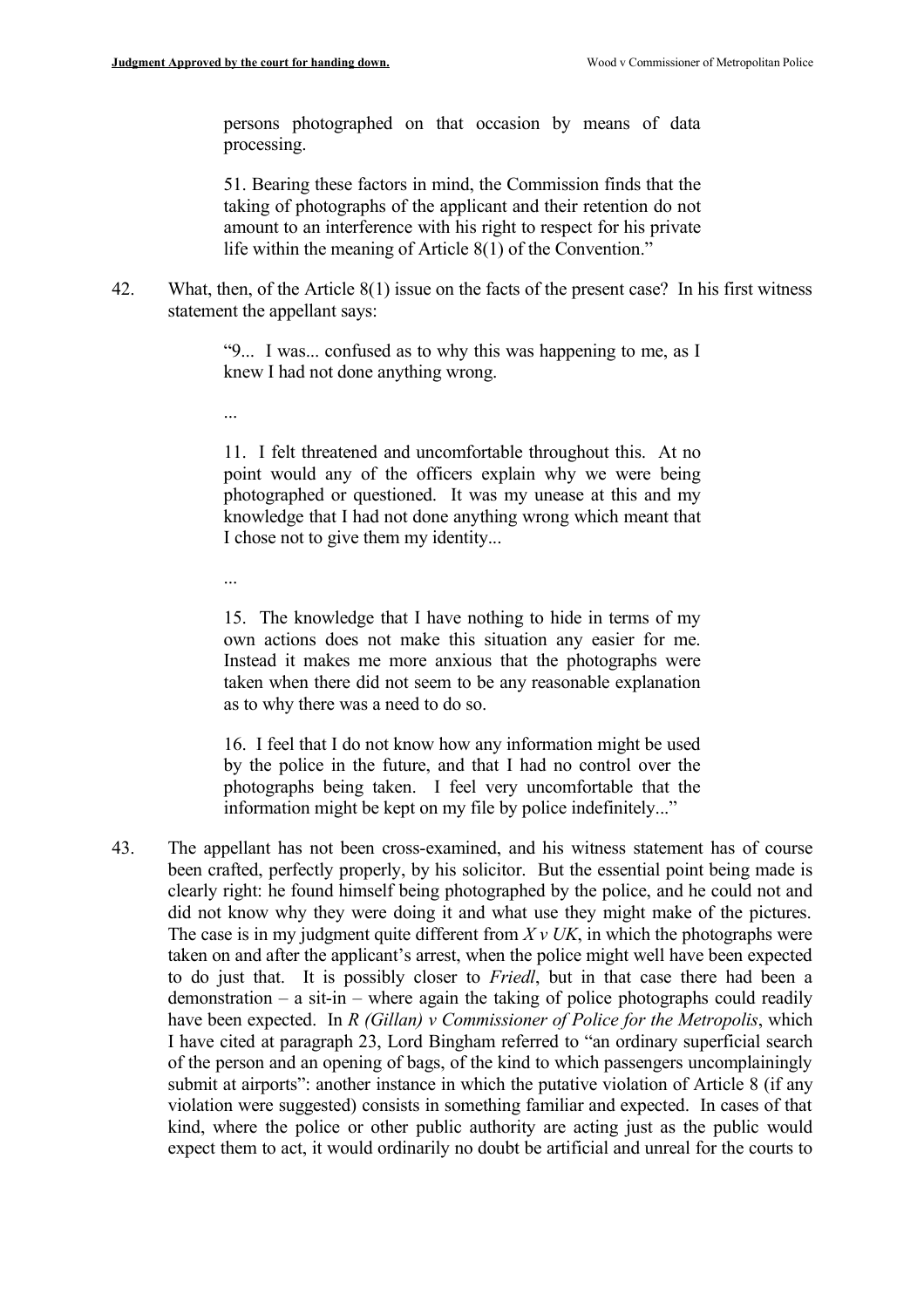find a *prima facie* breach of Article 8 and call on the State to justify the action taken by reference to Article 8(2).

- 44. I do not of course suggest that there is a rigid class of case in which, once it is shown that the State actions complained of (such as taking photographs) are expected and unsurprising, Article 8 cannot be engaged; nor likewise that where they are surprising and unexpected, Article 8 will necessarily be applicable. The Strasbourg court has always been sensitive to each case's particular facts, and the particular facts must always be examined. And the first two limiting factors affecting Article 8's application – a certain level of seriousness and a reasonable expectation of privacy – are not sharpedged.
- 45. But in my judgment it is important to recognise that State action may confront and challenge the individual as it were out of the blue. It may have no patent or obvious contextual explanation, and in that case it is not more apparently rational than arbitrary, nor more apparently justified than unjustified. In this case it consists in the taking and retaining of photographs, though it might consist in other acts. The Metropolitan Police, visibly and with no obvious cause, chose to take and keep photographs of an individual going about his lawful business in the streets of London. This action is a good deal more than the snapping of the shutter. The police are a State authority. And as I have said, the appellant could not and did not know why they were doing it and what use they might make of the pictures.
- 46. In these circumstances I would hold that Article 8 is engaged. On the particular facts the police action, unexplained at the time it happened and carrying as it did the implication that the images would be kept and used, is a sufficient intrusion by the State into the individual's own space, his integrity, as to amount to a *prima facie* violation of Article 8(1). It attains a sufficient level of seriousness and in the circumstances the appellant enjoyed a reasonable expectation that his privacy would not be thus invaded. Moreover I consider with respect that this conclusion is supported by the judgment of the Strasbourg court in *Marper*. It will be recalled that the first sentence of paragraph 67 reads:

"The mere storing of data relating to the private life of an individual amounts to an interference within the meaning of Article 8..."

And at paragraph 121 the court said:

"The Government contend that the retention could not be considered as having any direct or significant effect on the applicants unless matches in the database were to implicate them in the commission of offences on a future occasion. The Court is unable to accept this argument and reiterates that the mere retention and storing of personal data by public authorities, however obtained, are to be regarded as having direct impact on the private-life interest of an individual concerned, irrespective of whether subsequent use is made of the data (see paragraph 67 above)."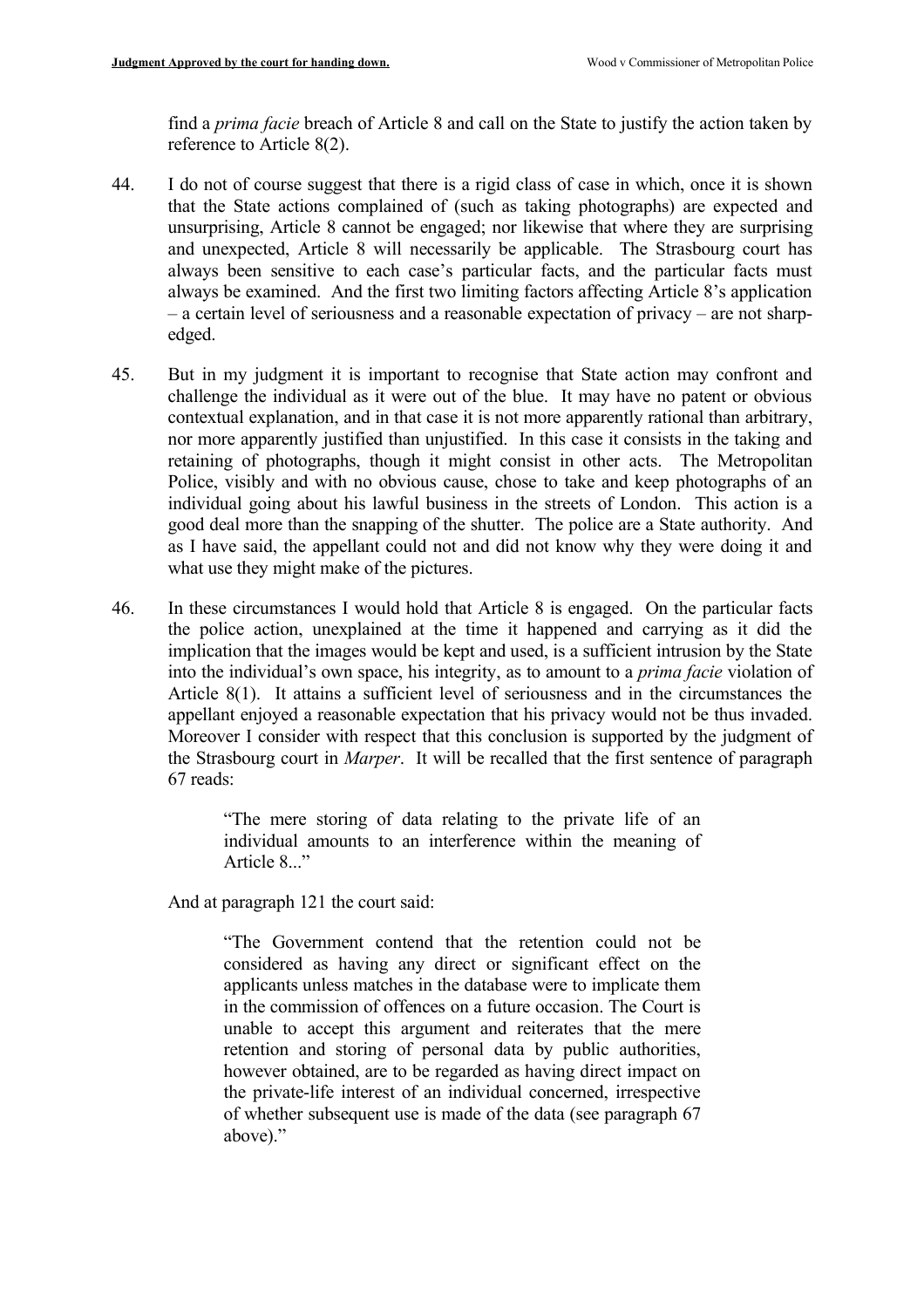However the impact of these observations on the present case is I think weakened by the fact that the appellant's image was not placed on the CO11 database, which I have described in dealing with the new material arising from the Guardian article, nor on any other database. And I should make clear my view that this new material does not assist the appellant in any respect. The fact that the CO11 database exists cannot conceivably support the appellant's contention that his Article 8 rights have been interfered with, since his image was never placed upon it; and he has no proper business advancing any arguments – if this is what he seeks to  $do - to$  assault the practice or procedure of the respondent (as regards the storage and use of information) in circumstances where any such arguments cannot actually bear on his claim.

47. In arriving at this conclusion on the application of Article 8(1) I intend no criticism of the police. Their action's merits will be for consideration under Article 8(2). Their subjection to the discipline of Article 8 means that the fair balance which falls to be struck throughout the Convention provisions between the rights of the individual and the interest of the community has to be struck on the facts of this case. That I think is as it should be.

# *(3) Article 8(2)*

- 48. First, it seems to me that there can be no question but that the taking and retention of photographs of the appellant on 27 April 2005 were in pursuit of a legitimate aim. As I have stated (paragraph 4), the pictures were taken (1) so that if disorder erupted and offences were committed (or it transpired that offences had already been committed inside the hotel), offenders could be identified, albeit at a later time if necessary; and (2) so that persons who might possibly commit public order offences at the DESi fair in September could be identified in advance: this would or might assist the police operation at the forthcoming event. In Article 8(2) terms, the action was taken "for the prevention of disorder or crime"; perhaps also "in the interests of... public safety or... for the protection of the rights and freedoms of others". So much is not I think disputed.
- 49. Mr Westgate's argument on this part of the case is twofold. He submits first that the police action was not "in accordance with the law", because any putative legal justification for it (certainly for the retention and use of the pictures) is not sufficiently clear and precise. Secondly he says that the police action was disproportionate to the legitimate aim in view.

# *(3a) "In Accordance with the Law"*

50. Mr Grodzinski submits that the taking and retention of the photographs was done pursuant to the respondent's common law powers to detect and prevent crime. He cites *Rice v Connolly* [1966] 2 QB 414 *per* Lord Parker CJ at 419: with respect I need not set out the passage. As regards the requirements of clarity and certainty, Mr Grodzinski relied on the striking decision of the Strasbourg court in *Murray v UK* (1994) 19 EHRR 193. In that case the first applicant was arrested and detained under the Northern Ireland (Emergency Provisions) Act 1978. She was suspected of collecting money for the purchase of arms for the Irish Republican Army. At an Army screening centre she refused to answer questions, was photographed without her knowledge and consent and the photographs were kept on record along with personal details about her, her family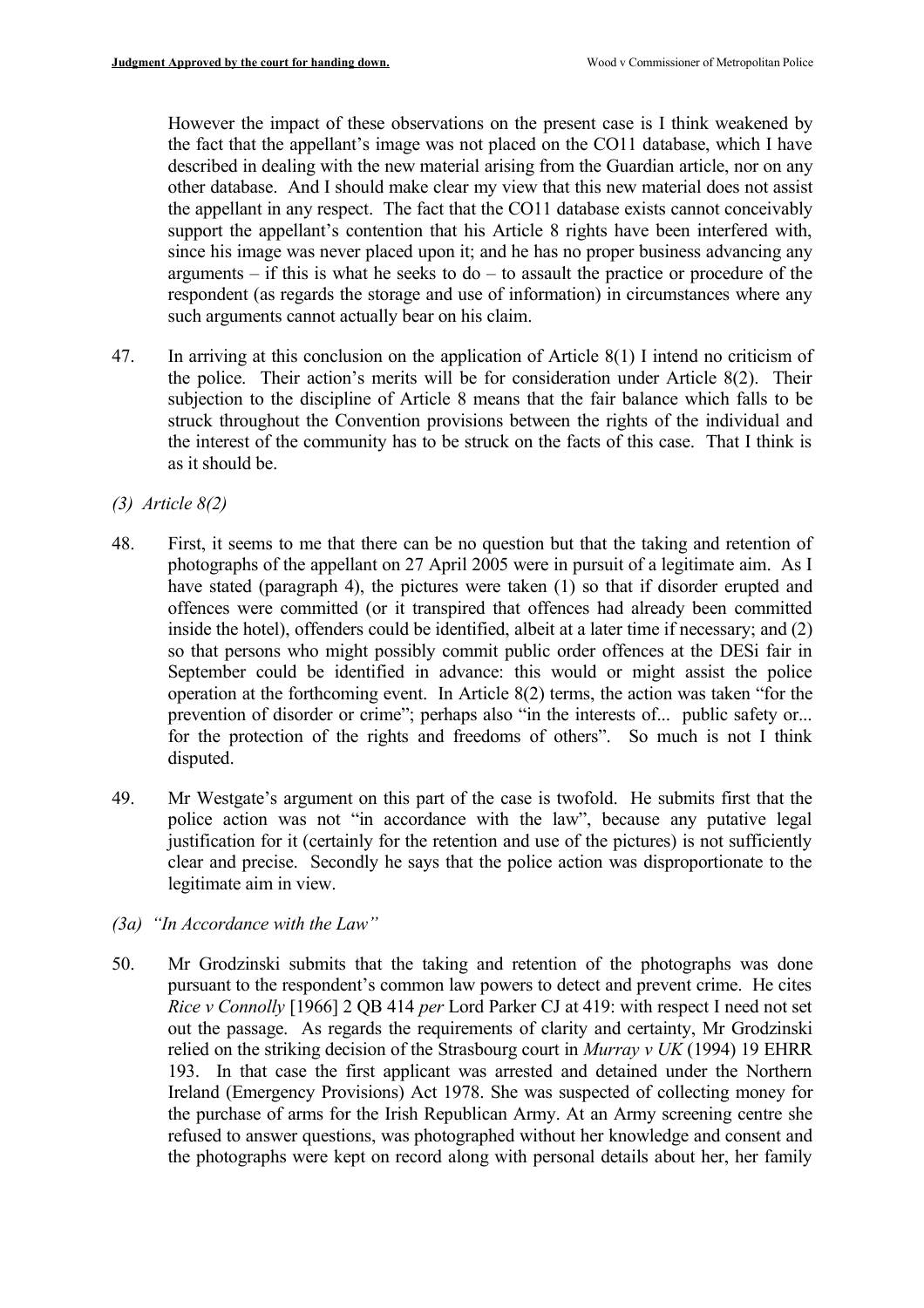and her home. She was later released without charge. The Strasbourg court (seventeen judges: the equivalent of today's Grand Chamber) roundly stated:

"The taking and, by implication, also the retention of a photograph of the first applicant without her consent had no statutory basis but, as explained by the trial court judge and the Court of Appeal, were lawful under common law.

The impugned measures thus had a basis in domestic law. The Court discerns no reason, on the material before it, for not concluding that each of the various measures was 'in accordance with the law', within the meaning of Article 8(2)."

51. McCombe J had this to say:

"69. Mr Westgate submitted that the decision in *Murray* was 'wrong'. He was prepared to accept that *Rice v Connolly* might provide the outline of a legal basis for what was done here and prevents the conduct in issue from being actionable in tort, but it does not address the recognised requirements of accessibility, certainty and precision now recognised in European jurisprudence. In answer, Mr. Grodzinski submitted that the decision in *Murray* was that of the Full Court and post-dated *Malone* (1985) 7 EHRR 14, *Silver v UK* (1983) 5 EHRR 347 and *Sunday Times v UK* (1980) 2 EHRR 245 in which the principles of precision, certainty and accessibility were fully considered; it was inconceivable, it was submitted, that the Court would not have had those principles well in mind.

70. I recognise that the European Court in *Malone* stated (at paragraph 68 of its judgment, 7 EHRR at p. 41) that the degree of precision required of the law will depend on the subject matter and, on any footing, any interference with the Claimant's rights under Article 8 must, in my view, be no more than modest. In the circumstances, it appears that the common law power relied upon by the defendant must, in the circumstances of this case, be sufficiently in accordance with the law to satisfy Article 8(2). Further, as the Defendant rightly submits, the exercise of that power is subject to public law control reaching over and above the inherent 'lawfulness' of the actions. In addition, I cannot accept that it is my place simply to dismiss the decision of the Full Court in *Murray* as 'wrong', as Mr. Westgate would have me do. That would do quite inadequate respect for the decisions of that court, the ultimate arbiter of these matters, in a case in close proximity of subject matter to the present one."

52. It appears that on seeing a draft of the judgment Mr Westgate disavowed having made so stark a submission; but the judge indicates (footnote 8 to the judgment) that paragraph 69 accurately records his note of the argument. In his skeleton argument for this appeal Mr Westgate submits (paragraph 39) that "*Murray* dealt only with the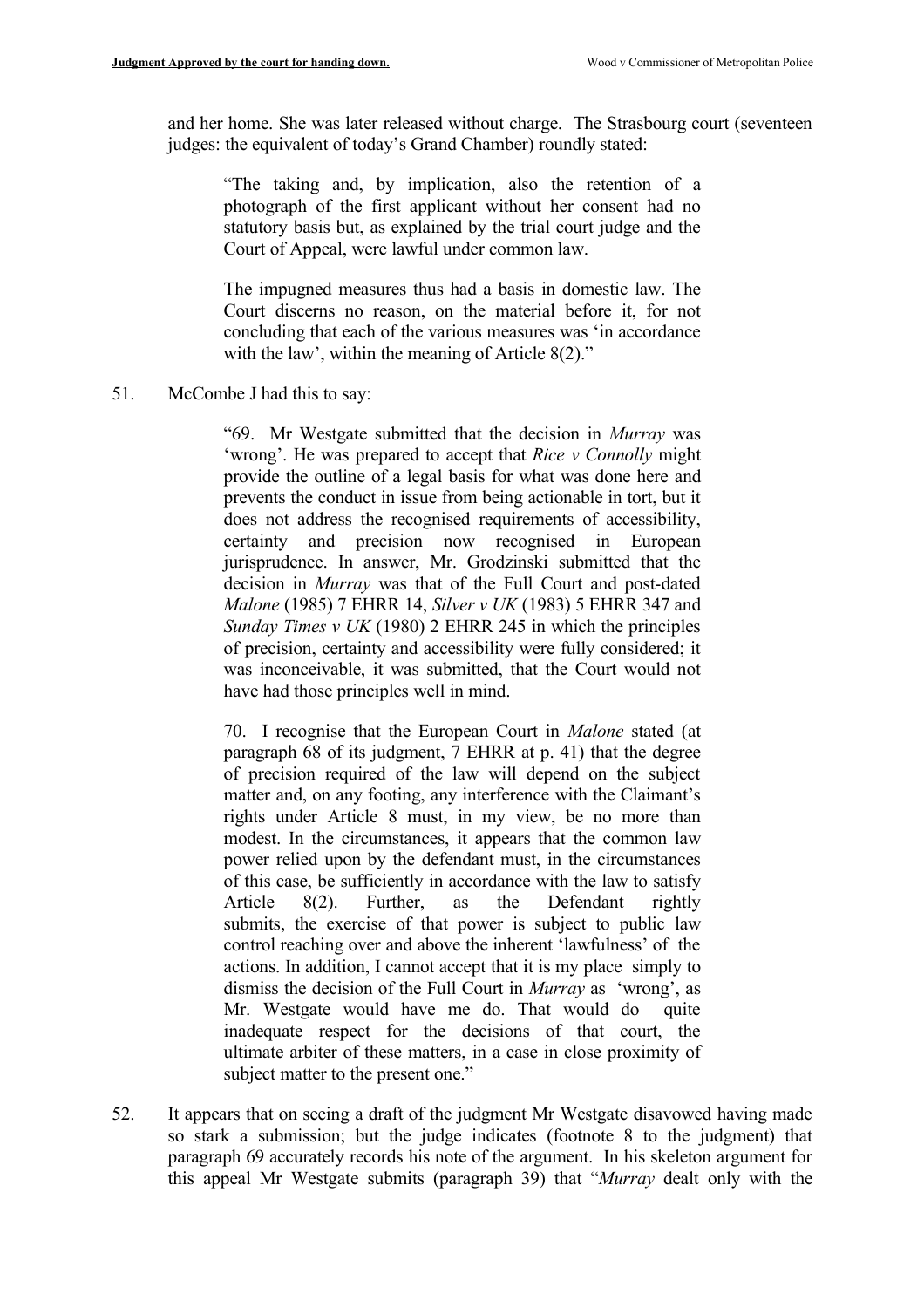source of the power to take photographs and not with the other established requirements that the law be sufficiently precise, certain and accessible", and refers to *Malone* and *Silver*. However it is to be noted, as Mr Grodzinski pointed out (skeleton argument paragraph 74), that the court in *Murray* upheld the earlier decision of the Commission, which had referred expressly (p. 216, paragraph 80) to the *Malone* case.

53. It seems to me that the judge's reasoning is correct. I would attach particular importance to the nature of the intrusion said to violate Article 8. There is some suggestion in the cases of a relativist approach, so that the more intrusive the act complained of, the more precise and specific must be the law said to justify it. Thus in *Gillan*, to which I have already referred, Lord Hope said this:

> "56. As the concluding words of para 67 of the decision in *Malone v United Kingdom* (1985) 7 EHRR 14 indicate, the sufficiency of these measures must be balanced against the nature and degree of the interference with the citizen's Convention rights which is likely to result from the exercise of the power that has been given to the public authority. The things that a constable can do when exercising the section 44 [sc. of the Terrorism Act 2000] power are limited by the provisions of section  $45(3)$  and  $45(4)$ . He may not require the person to remove any clothing in public except that which is specified, and the person may be detained only for such time as is reasonably required to permit the search to be carried out at or near the place where the person or vehicle has been stopped. The extent of the intrusion is not very great given the obvious importance of the purpose for which it is being resorted to. In my opinion the structure of law within which it is to be exercised is sufficient in all the circumstances to meet the requirement of legality."

*Malone* concerned telephone intercepts. As McCombe J observed at paragraph 70, the Strasbourg court in that case stated at paragraph 68 that the degree of precision required of the law will depend on the subject matter. The previous paragraph, referred to by Lord Hope in *Gillan*, has this:

> "Undoubtedly, as the Government rightly suggested, the requirements of the Convention, notably in regard to foreseeability, cannot be exactly the same in the special context of interception of communications for the purposes of police investigations as they are where the object of the relevant law is to place restrictions on the conduct of individuals. In particular, the requirement of foreseeability cannot mean that an individual should be enabled to foresee when the authorities are likely to intercept his communications so that he can adapt his conduct accordingly. Nevertheless, the law must be sufficiently clear in its terms to give citizens an adequate indication as to the circumstances in which and the conditions on which public authorities are empowered to resort to this secret and potentially dangerous interference with the right to respect for private life and correspondence."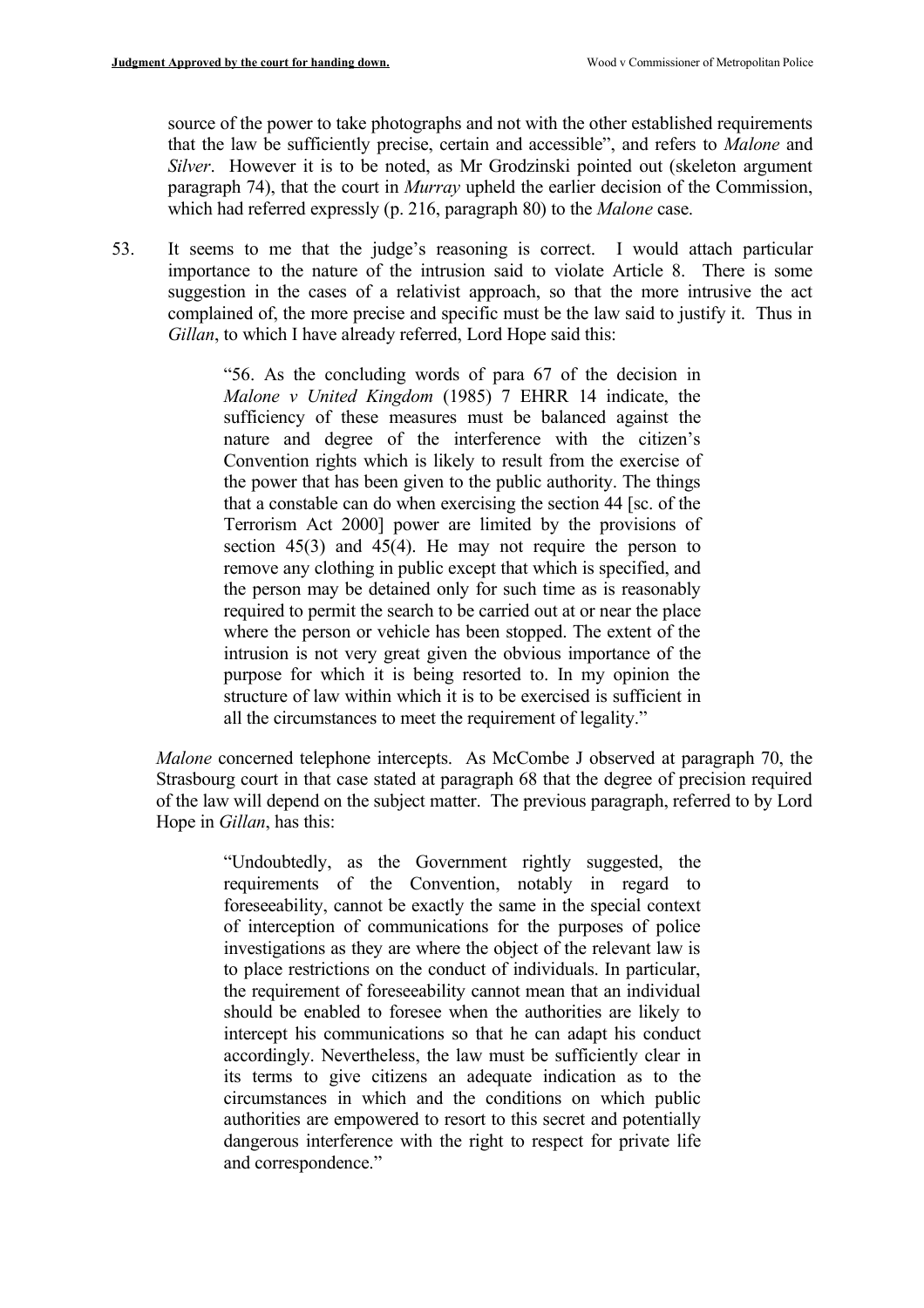It is also interesting to note this observation by the Strasbourg court in *Marper*:

"96. The level of precision required of domestic legislation – which cannot in any case provide for every eventuality – depends to a considerable degree on the content of the instrument in question, the field it is designed to cover and the number and status of those to whom it is addressed (*Hasan and Chaush v. Bulgaria* [GC], no. 30985/96, § 84, ECHR 2000-XI, with further references, 34 EHRR 55)."

- 54. In the present case, though for reasons I have given the Article 8(1) threshold is crossed, the nature of the respondent's interference with the appellant's private life was, as the judge observed, no more than modest. In those circumstances the requirement of legality is in my judgment satisfied by the general common law power referred to in *Murray*, and the judge was right so to hold.
- 55. There were some other points on this part of the case. Mr Westgate relied on the respondent's failure to disclose the "Standard Operating Procedures for 'Use of Overt Filming/Photography'", to which I referred at paragraph 13. I should in fairness note that this document has been withheld, as I understand it, on grounds permitted under the Freedom of Information Act 2000. The respondent says that throws no light on the circumstances in which police photographs may be taken. In any event, however, the respondent in my judgment does not need to rely on the terms of his policy, or any established internal procedures relating to overt photography, in order to establish compliance with the requirement of legality. The common law power suffices. For the same reason I do not find it necessary to enter into the further debate between the parties as to whether the legality requirement might be met by the provisions of the Data Protection Act 1998. Likewise, the new material arising out of the Guardian article does not affect the matter.

# *(3b) Proportionality*

56. McCombe J dealt with this aspect very shortly. He considered (paragraph 74) that "it was entirely reasonable and proportionate for the police to photograph persons who, as it might turn out, had been engaged or might be likely to engage in criminal disorder". Ironically, as it has turned out, he relied on some observations of Lord Steyn in *Marper* in the House of Lords ([2004] 1 WLR 2196, paragraph 1):

> "My Lords, it is of paramount importance that law enforcement agencies should take full advantage of the available techniques of modern technology and forensic science. Such real evidence has the inestimable value of cogency and objectivity. It is in large measure not affected by the subjective defects of other testimony. It enables the guilty to be detected and the innocent to be rapidly eliminated from inquiries. Thus in the 1990s closed circuit television ('CCTV') became a crime-prevention strategy extensively adopted in British cities and towns. The images recorded facilitate the detection of crime and prosecution of offenders. Making due allowance for the possibility of threats to civil liberties, this phenomenon has had beneficial effects."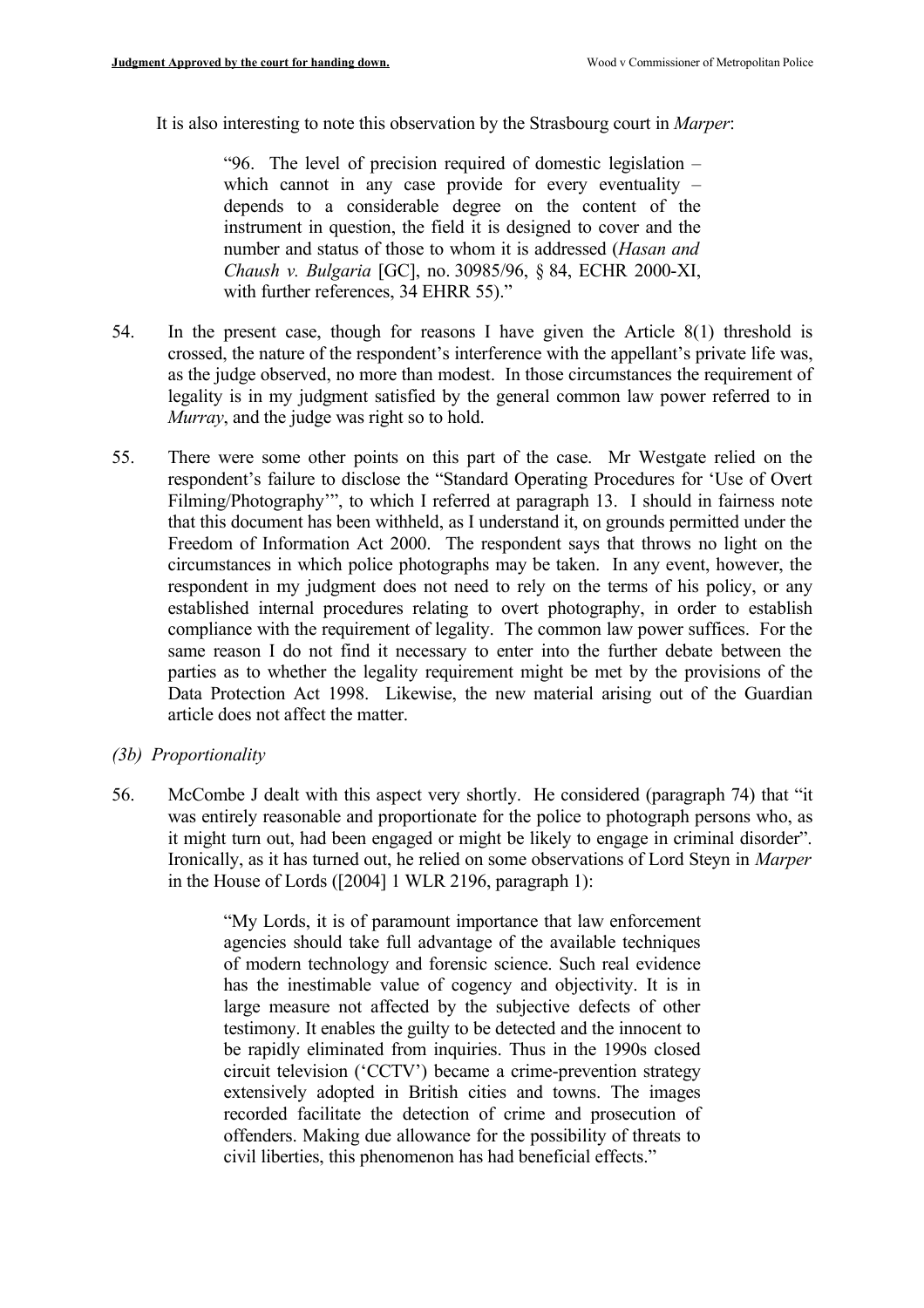57. As I have indicated their Lordships' House considered that the retention of the applicants' DNA and fingerprints did not offend their rights under Article 8. The Strasbourg court took a very different view. They held:

> "117. While neither the statistics nor the examples provided by the Government in themselves establish that the successful identification and prosecution of offenders could not have been achieved without the permanent and indiscriminate retention of the fingerprint and DNA records of all persons in the applicants' position, the Court accepts that the extension of the database has nonetheless contributed to the detection and prevention of crime.

> 118. The question, however, remains whether such retention is proportionate and strikes a fair balance between the competing public and private interests.

> 119. In this respect, the Court is struck by the blanket and indiscriminate nature of the power of retention in England and Wales. The material may be retained irrespective of the nature or gravity of the offence with which the individual was originally suspected or of the age of the suspected offender; fingerprints and samples may be taken – and retained – from a person of any age, arrested in connection with a recordable offence, which includes minor or non-imprisonable offences. The retention is not time-limited; the material is retained indefinitely whatever the nature or seriousness of the offence of which the person was suspected. Moreover, there exist only limited possibilities for an acquitted individual to have the data removed from the nationwide database or the materials destroyed...; in particular, there is no provision for independent review of the justification for the retention according to defined criteria, including such factors as the seriousness of the offence, previous arrests, the strength of the suspicion against the person and any other special circumstances.

...

125. In conclusion, the Court finds that the blanket and indiscriminate nature of the powers of retention of the fingerprints, cellular samples and DNA profiles of persons suspected but not convicted of offences, as applied in the case of the present applicants, fails to strike a fair balance between the competing public and private interests and that the respondent State has overstepped any acceptable margin of appreciation in this regard. Accordingly, the retention at issue constitutes a disproportionate interference with the applicants' right to respect for private life and cannot be regarded as necessary in a democratic society. This conclusion obviates the need for the Court to consider the applicants' criticism regarding the adequacy of certain particular safeguards, such as too broad an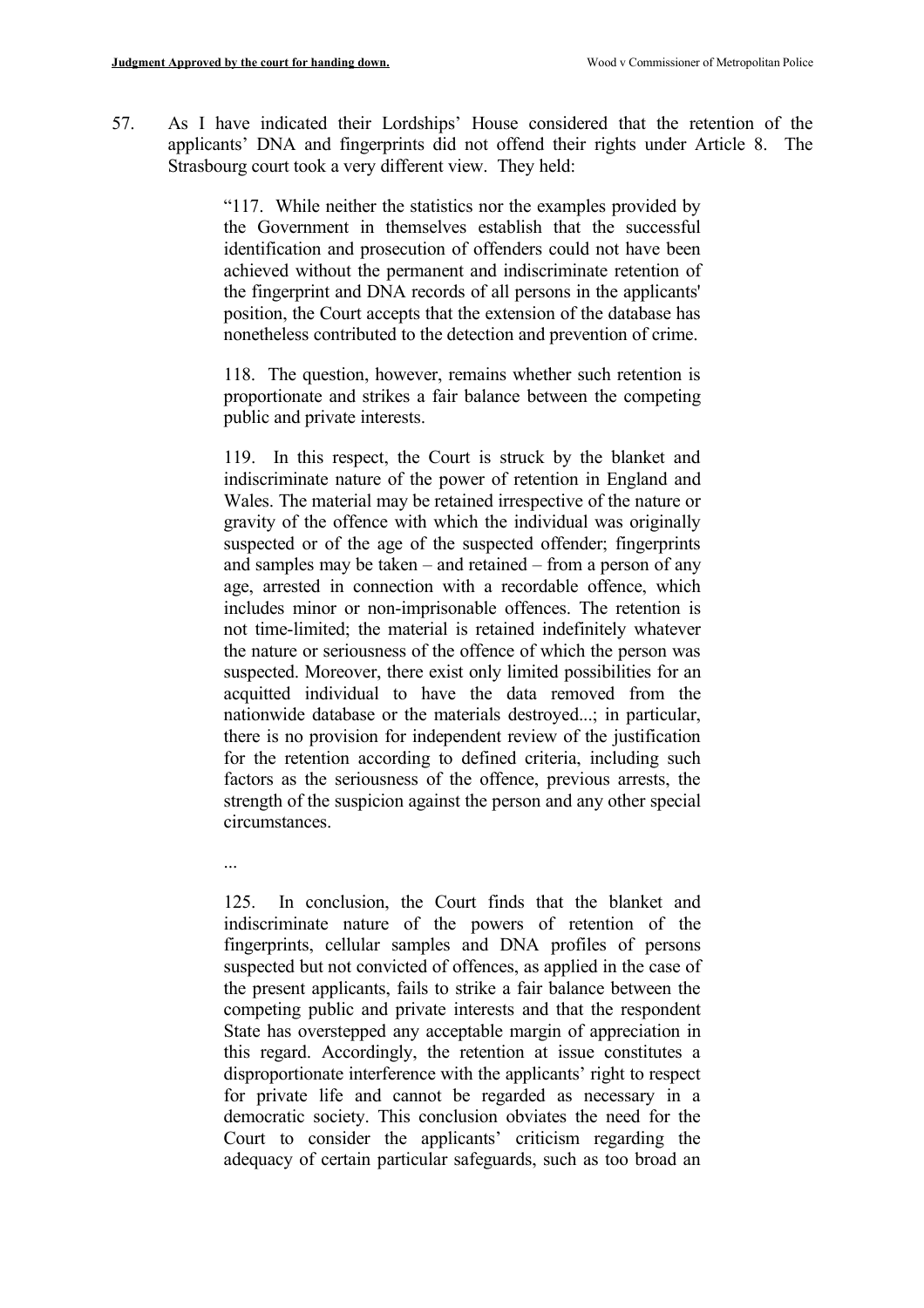access to the personal data concerned and insufficient protection against the misuse or abuse of such data."

- 58. Plainly there might be a question whether this court should follow the House of Lords or the European Court of Human Rights in *Marper.* If this court were required to confront such a question, it would follow the House of Lords: *Kay v Lambeth LBC* [2006] 2 AC 465. But in my judgment *Marper* is wholly distinguishable on its facts. Pictures of the appellant were taken because the police believed that he had contact with EA who had a history of unlawful activity, and there was the possibility that he had been involved in unlawful activity in the meeting from which EA had been ejected. The taking of the pictures was in no sense aggressively done. The retention of the pictures was carefully and tightly controlled. The appellant's image was not placed on any searchable database, far less a nationwide database indefinitely retained. But for the commencement of these proceedings the images of the appellant would have been destroyed after the DSEi exhibition.
- 59. In my judgment no useful comparison can be made between the facts of this case and the features of *Marper* which led the Strasbourg court to reject the State's Article 8(2) justification. There is a qualitative difference between photographic images on the one hand and fingerprints and DNA on the other, not least as regards the reach of the use to which they might be put. The appellant's photograph was in my judgment taken, and retained, in the course of a properly controlled operation undertaken for perfectly good policing reasons consistently with a balanced and reasonable published policy.
- 60. I acknowledge that any link between the appellant and EA is disputed; that the appellant is a person of good character; that any suspicion that the appellant might have committed an offence at or in connection with the AGM must have been quickly dissipated; and that the only justification for keeping the images thereafter was to monitor his conduct at the DSEi fair several months later. But that was a legitimate aim, in service of which the images were kept. For my part I find it impossible to categorise what was done as outwith the margin of operational discretion which, it must surely be acknowledged, the police possess in such circumstances. In my judgment the retention of the images was proportionate to the legitimate aim of the exercise.

# *ARTICLES 10, 11 AND 14*

- 61. I hope it will not be thought discourteous to Mr Westgate if I deal with these further complaints summarily. I consider it fanciful to suppose that in the events which happened there was any interference with the appellant's rights under Article 10 and 11. Apart from anything else he was not purporting to exercise either such right on the occasion in question.
- 62. As for Article 14, the police had good reason, arising from their perception of events which was itself reasonable, to photograph the appellant. There was no discrimination contrary to Article 14.

# *CONCLUSION*

63. I would dismiss the appeal.

# **Lord Justice Dyson**: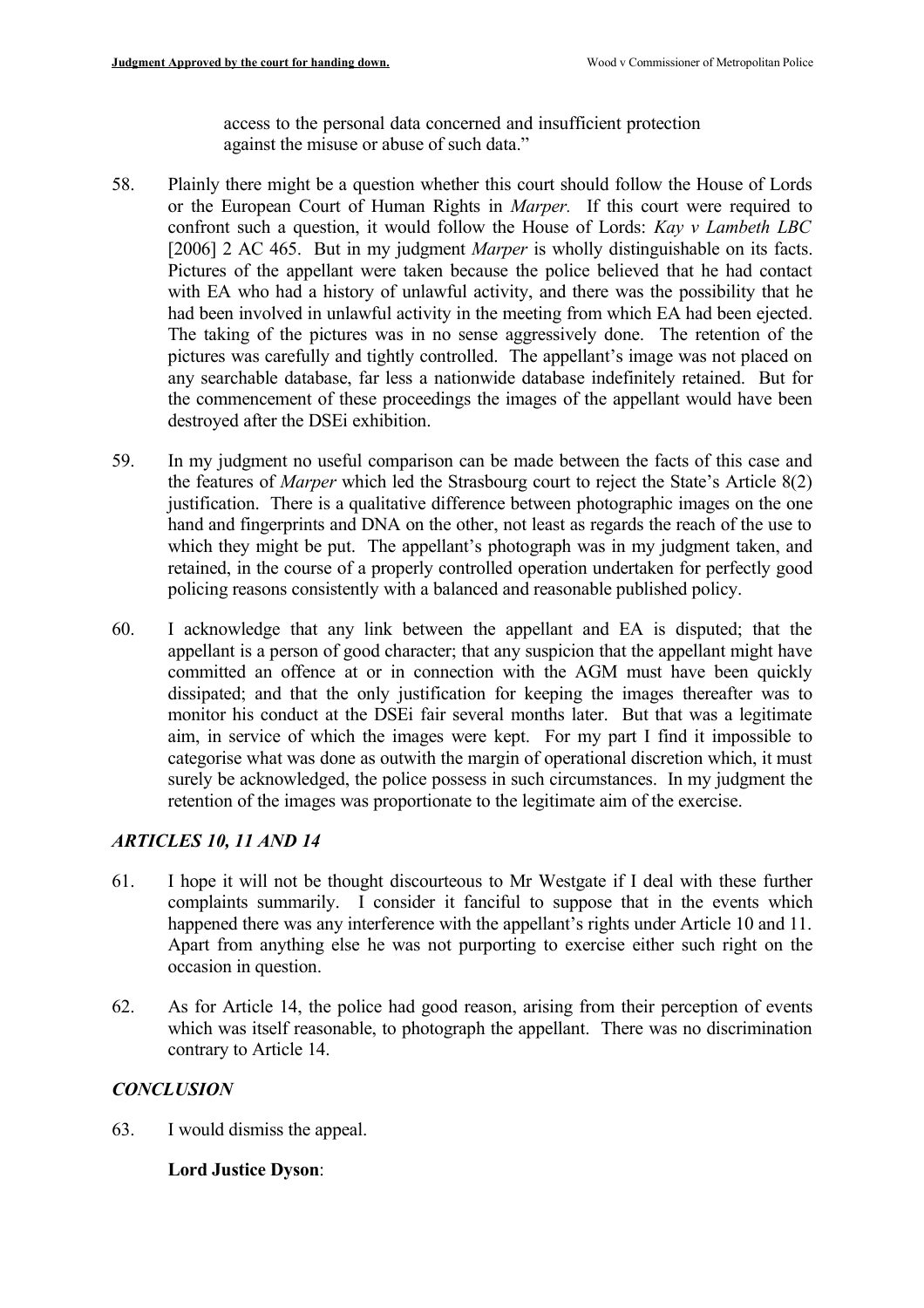64. I gratefully adopt the account of the facts and issues set out so fully by Laws LJ. I agree with his valuable analysis of the article  $8(1)$  issue and his reasons for concluding that article 8 is engaged on the facts of this case. For the reasons that follow, however, I have reached a different conclusion on the article 8(2) issue. Before I explain why in my judgment the interference with the appellant's article 8 rights was disproportionate, I need to emphasise some of the relevant facts. I regret that this will inevitably involve some repetition of the account already given by Laws LJ.

#### *The relevant facts*

- 65. Chief Inspector Weaver was Operations Chief Inspector at West End Central Police Station at the material time. The police had been informed that there might be some form of protest by members of CAAT at the AGM of Reed on 27 April 2005. A second demonstration was due to take place on the same day outside the premises of BP by an environmental campaigning group and Chief Inspector Weaver was concerned that the two protest groups might combine and exacerbate the problem. Her concerns that there might be trouble at the AGM were further increased when it became known that a named individual (EA), who had a history of unlawful demonstrations against companies involved in the arms trade and who had a number of previous convictions for offences in this context, had been nominated as a proxy to vote at the AGM. It was these concerns which led Chief Inspector Weaver to decide that the AGM had to be policed: see paras 4 to 6 of her witness statement.
- 66. 24 officers were allocated to the policing of the event. In addition, intelligence gathering officers were deployed. The purpose of the intelligence gathering teams was to "gather intelligence, primarily by taking photographs and making notes which may be of subsequent evidential value should offences be committed or disorder break out" (para 10 of Chief Inspector Weaver's statement).
- 67. At para 13, she says:

 "The reason why I decided to request the use [of] FITs and EGs was because of the ongoing nature of the protests against companies involved in the arms trade and the attendance of known trouble makers so that I believed that public disorder may result. In such situations it is vital that the police know who has attended and what their involvement is".

68. And again at para 15:

"Intelligence had to be gathered at the time so that, should disorder result or offences subsequently come to light, those guilty of an offence could be identified so that they could be arrested, if not at the time then in the future. Thus if those attending the AGM caused trouble they could be identified and either arrested at the time or if appropriate, shortly after. Further, I took the view that if those individuals who might attend and commit public order or other offences at the DSEi fair in September could be identified in advance, by ascertaining their identity at the Reed AGM, that would help to police the DSEi event and deal with any such offences".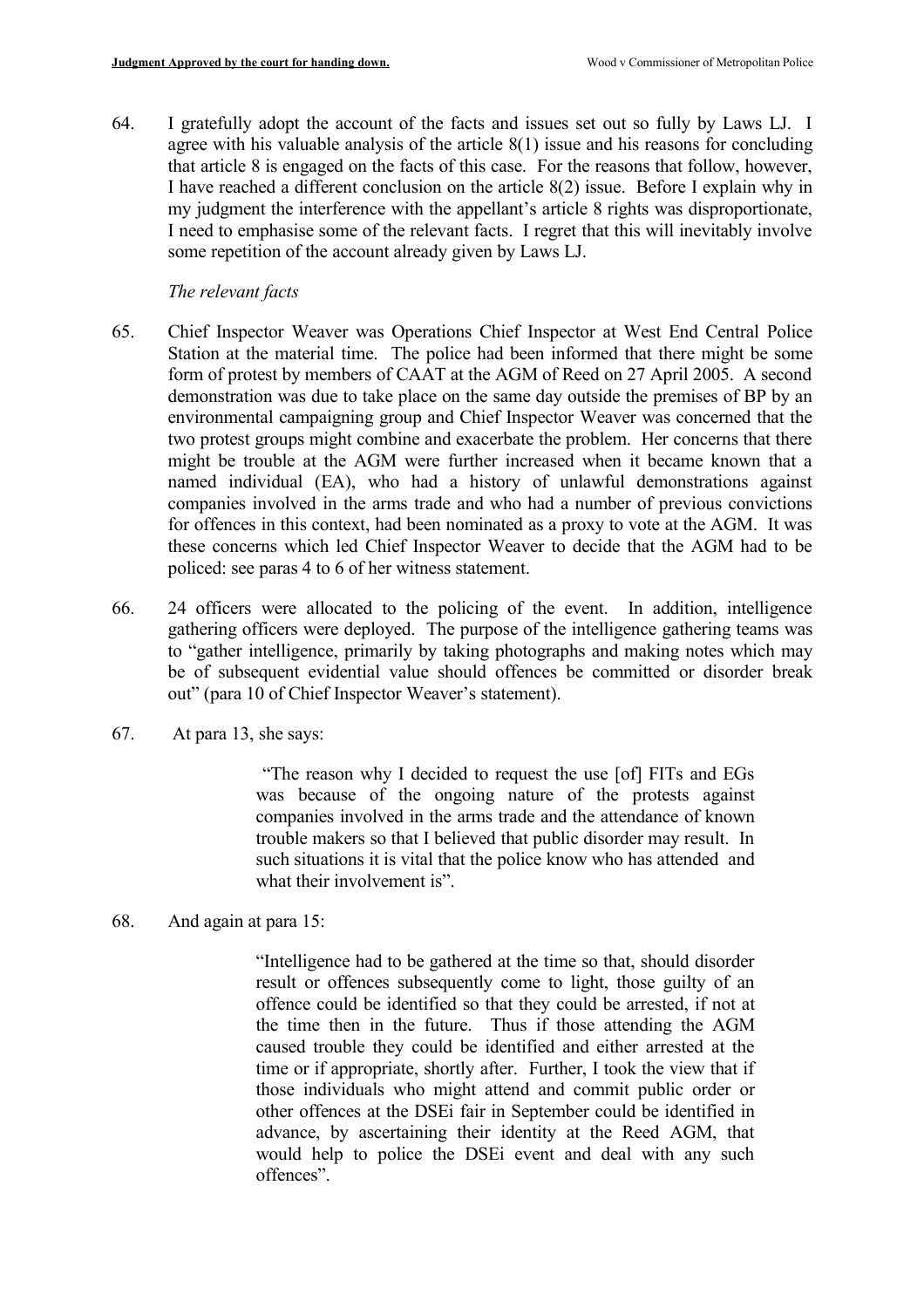- 69. Police Sergeant Dixon was an officer in one of the intelligence gathering teams on 27 April. In his statement, he says (para 5) that of particular interest to the team were two activists (EA and RH) both of whom had a history of violent protests and who, it was believed, had a tendency to encourage otherwise peaceful protesters to commit offences.
- 70. The AGM was conducted peacefully, although EA and RH were ejected by private security officials for disrupting the meeting. The appellant left the hotel after the conclusion of the AGM at about 12.30 pm with another man (IP). They stopped to speak to KB and were joined by EA. It was in these circumstances (ie because the appellant and IP were seen associating with EA) that PS Dixon says that he directed the photographer to take the photographs which have given rise to these proceedings. PS Dixon says at para 10 of his statement:

"The decision to take the photographs of the claimant and IP was not solely because of their association with EA but also because the photographs could be of subsequent evidential value if any, as yet undiscovered, offences had been committed inside the hotel. Such offences are not always immediately apparent and may have become known only after the meeting was over."

- 71. The evidence as to the extent of the association between EA and the appellant is as follows. The appellant has no recollection of being joined by or seeing EA after the AGM. IP says that he and the appellant had a "brief chat" with EA lasting about one minute before they dispersed. PS Dixon says that the group comprising the appellant, IP and KB was joined by EA, but he does not say how long they stayed together. Neal Williams, the photographer, says that at about 12.44, the two females who had been ejected from the meeting joined other protesters outside the hotel and that was when he was asked to take the photographs. He does not say how long the two females remained with the appellant.
- 72. The only other evidence to which I should refer is that the appellant is a man of good character with no previous convictions. Some time after 27 April (on a date which has not been disclosed), the police discovered his identity. This they did by discovering the names of the new shareholders in Reed and working out by a process of elimination that the person photographed in the company of IP and others was the appellant.
	- 73. A number of points need to be emphasised. First, the only evidence of a link between the appellant and EA is the brief association between them when the appellant was speaking to IP and they were joined by EA for about one minute. There is no evidence that the appellant went to the meeting with EA or that after he had been photographed outside the hotel, he was accompanied by her as he went along Duke Street and into Bond Street underground station.
	- 74. Secondly, the principal reason why Chief Inspector Weaver involved the intelligence gathering teams was her concern that there might be disorder and criminal conduct at the AGM and/or in the vicinity of the hotel. Moreover, the reason why PS Dixon requested photographs to be taken of the appellant (and IP) was because of their association with EA and because such photographs could be of evidential value if it transpired that offences had been committed inside the hotel. Chief Inspector Weaver did, however, also see advantage in gathering evidence which would enable those who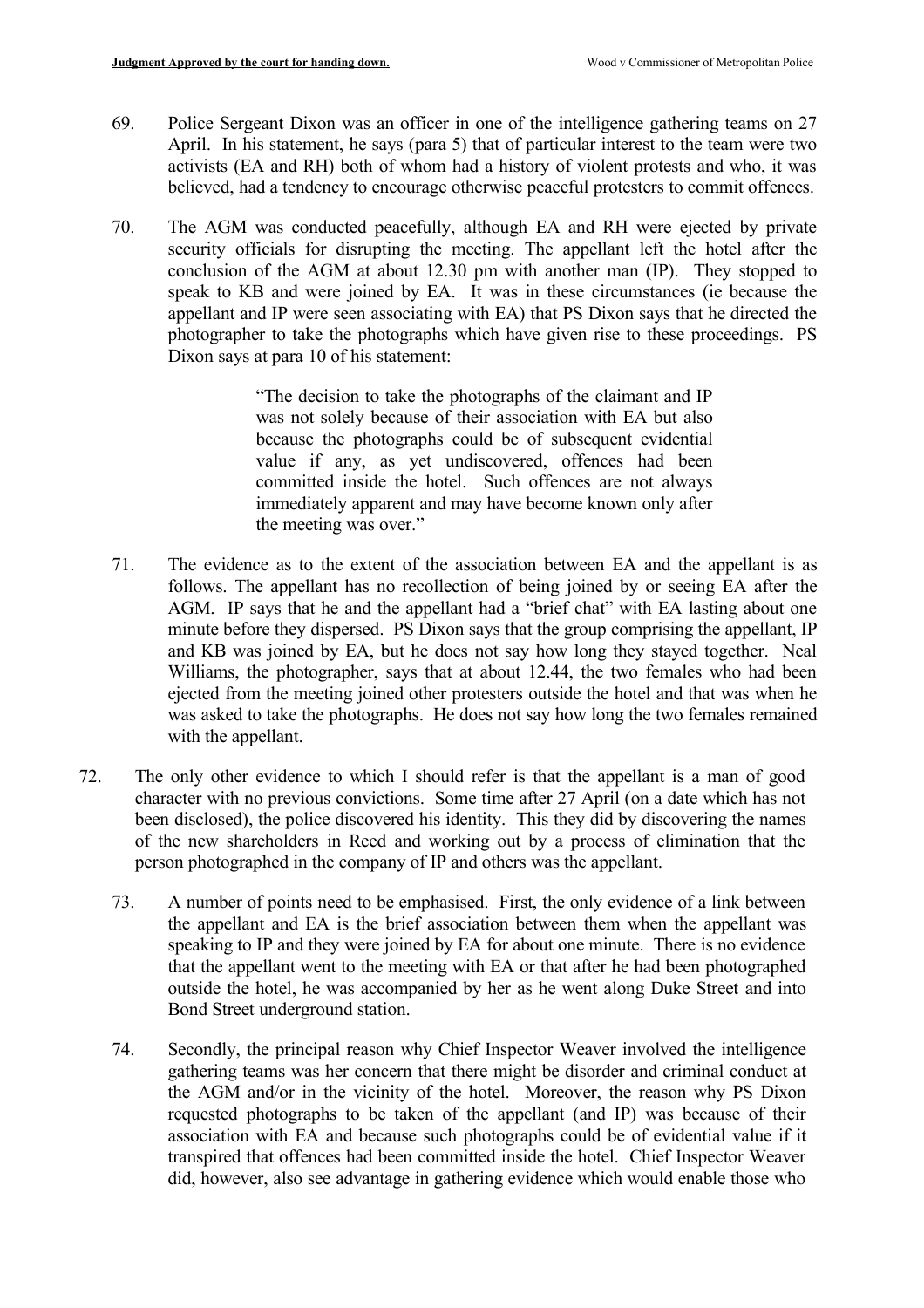might attend the DSEi fair in September to be identified as well. The possible use of the photographs to identify persons who attended the DSEi fair does not, however, seem to have been a factor which led to the decision of PS Dixon to require the photographs to be taken.

- 75. Thirdly, it was acknowledged by Chief Inspector Weaver (and as is obvious), that if any offences had been committed in the hotel, this would have become apparent shortly after the conclusion of the AGM.
- 76. Fourthly, although it is not clear when the police first became aware that the appellant was a man of good character, they did know on 27 April that, unlike EA and RH, he had not been ejected from the meeting and that he was not guilty of any misconduct outside the hotel; and they must have known within a few days of 27 April (at the latest) that there was no evidence that he had been guilty of any misconduct inside the hotel either.
- 77. It follows that, within at most a few days of the conclusion of the meeting, there could no longer be any justification for retaining the photographs as evidence of the identity of a person who might have committed an offence at the meeting. The justification for retaining the photographs thereafter must have been as evidence of the identity of a person who might attend the DSEi fair several months later and who might commit an offence at that meeting.
- 78. It is against this background that it is necessary to consider whether the interference with the appellant's article 8 right to a private life constituted by the taking and retaining of the photographs was justified pursuant to article 8(2).

*Article 8(2)*

# *Legitimate aim*

79. I agree with Laws LJ that the taking and retention of the photographs were in pursuit of a legitimate aim, namely "for the prevention of disorder or crime" or "for the protection of the rights and freedoms of others": article 8(2). The phrase "prevention of disorder or crime" includes the detection of disorder or crime: see, for example, *Marper v UK* (Application 30562/04 and 30566/04, judgment of ECtHR 4 December 2008). The contrary was not argued by Mr Westgate.

*"In accordance with the law"*

- 80. The next question is whether the interference with the appellant's article 8 rights was "in accordance with the law". In view of the conclusion that I have reached on the issue of proportionality, I do not find it necessary to express a view on this question. I do, however, wish to express one reservation about Laws LJ's analysis.
- 81. At [53], Laws LJ attaches particular importance to the nature of the intrusion said to violate article 8 and suggests that, broadly, the more intrusive the act complained of, the more precise and specific must be the law said to justify it. I would merely say that I have some doubt as to whether [56] of the speech of Lord Hope in *Gillan* supports such a proposition or that, if it does, it is supported by the concluding words of [67] of the decision in *Malone v UK* 7 EHRR 14. In any event, I see no support for this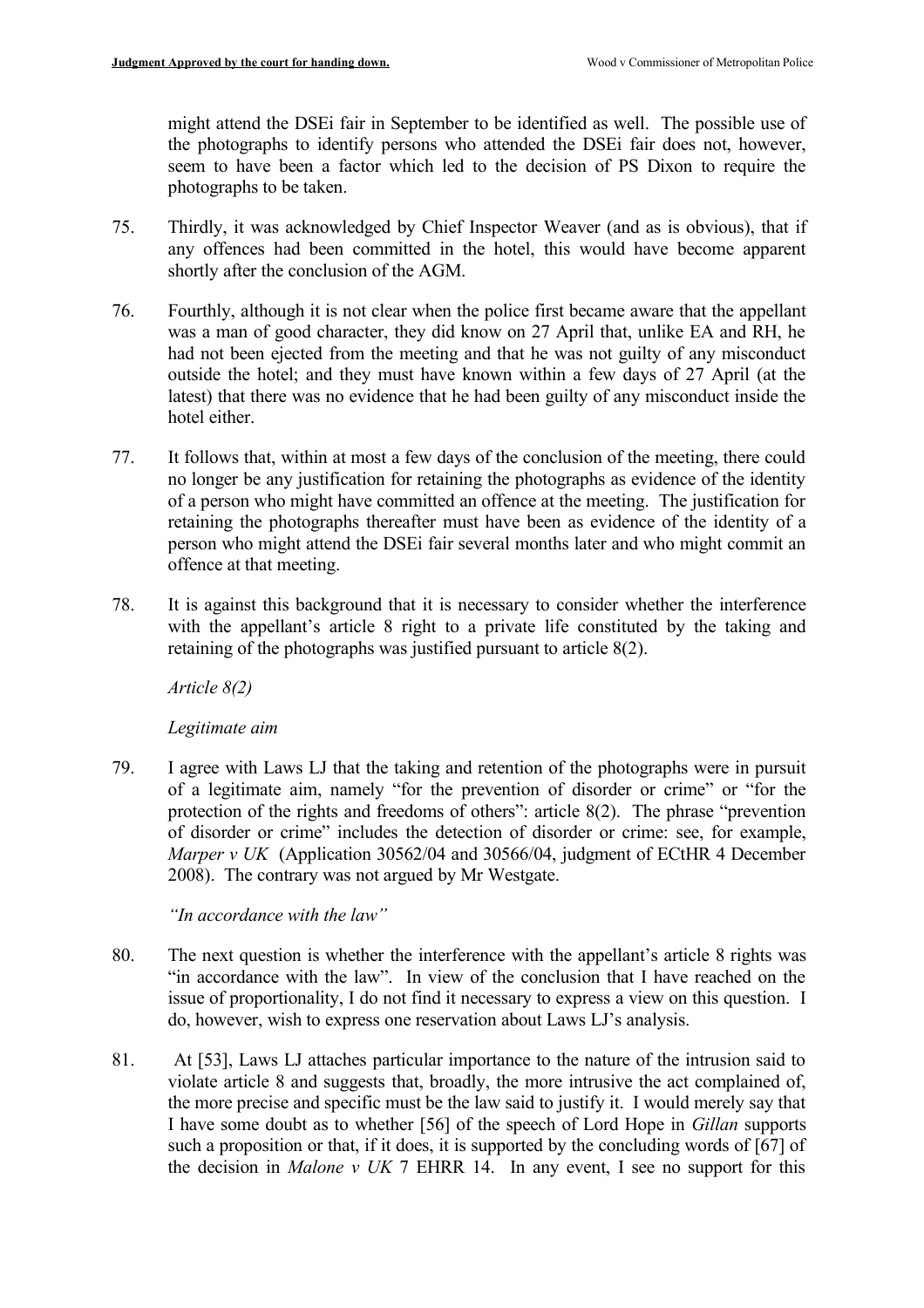proposition in the speech of Lord Bingham in *Gillan.* It is to be noted that all the other members of their Lordships' House (including Lord Hope himself) agreed with the reasoning of Lord Bingham.

*"Necessary in a democratic society": proportionality*

82. The phrase "necessary in a democratic society" has been considered and applied by the ECtHR on many occasions. In *Marper* at [101], the court said:

> "An interference will be considered "necessary in a democratic society" for a legitimate aim if it answers a "pressing social need" and, in particular, if it is proportionate to the legitimate aim pursued and if the reasons adduced by the national authorities to justify it are "relevant and sufficient".

- 83. In deciding whether the interference is necessary, the court must have regard to the nature of the Convention right in issue, its importance for the individual, the nature of the interference and the object pursued by the interference: see *Marper* at [102]. At [103], the court went on to say that the protection of personal data is of fundamental importance to a person's enjoyment of his or her article 8 rights and the domestic law must afford appropriate safeguards to prevent any such use of personal data as may be inconsistent with the guarantees of article 8. The need for such safeguards is all the greater where the protection of personal data undergoing automatic processing is concerned, not least when such data are used for police purposes.
- 84. In other words, the court is required to carry out a careful exercise of weighing the legitimate aim to be pursued, the importance of the right which is the subject of the interference and the extent of the interference. Thus an interference whose object is to protect the community from the danger of terrorism is more readily justified as proportionate than an interference whose object is to protect the community from the risk of low level crime and disorder. The importance of the former was emphasised by the House of Lords in *R (Gillan) v Commissioner of Police of the Metropolis* [2006] UKHL 12, [2006] 2 AC 307: see per Lord Bingham of Cornhill at [29] and Lord Scott of Foscote at [62].
- 85. I agree that *Marper* is wholly distinguishable on the facts. Whether an interference with a Convention right is proportionate is a fact-sensitive question. I accept that the retention of the photographs by the police was not an interference of the utmost gravity with the appellant's article 8 rights. Nor, however, should it be dismissed as of little consequence. The retention by the police of photographs taken of persons who have not committed an offence, and who are not even suspected of having committed an offence, is always a serious matter. I say this notwithstanding the fact that I accept that the retention of the photographs in this case was tightly controlled and that there is a qualitative difference between photographic images on the one hand and fingerprints and DNA on the other. It should also be recorded that the evidence is that, had these proceedings not been commenced, the photographs would have been destroyed after the DSEi fair. That is because the appellant did not attend that event and there was no intelligence suggesting that he had prior to that event (and after the AGM) participate in any other unlawful activities: see para 13 of the statement of Superintendent Gomme.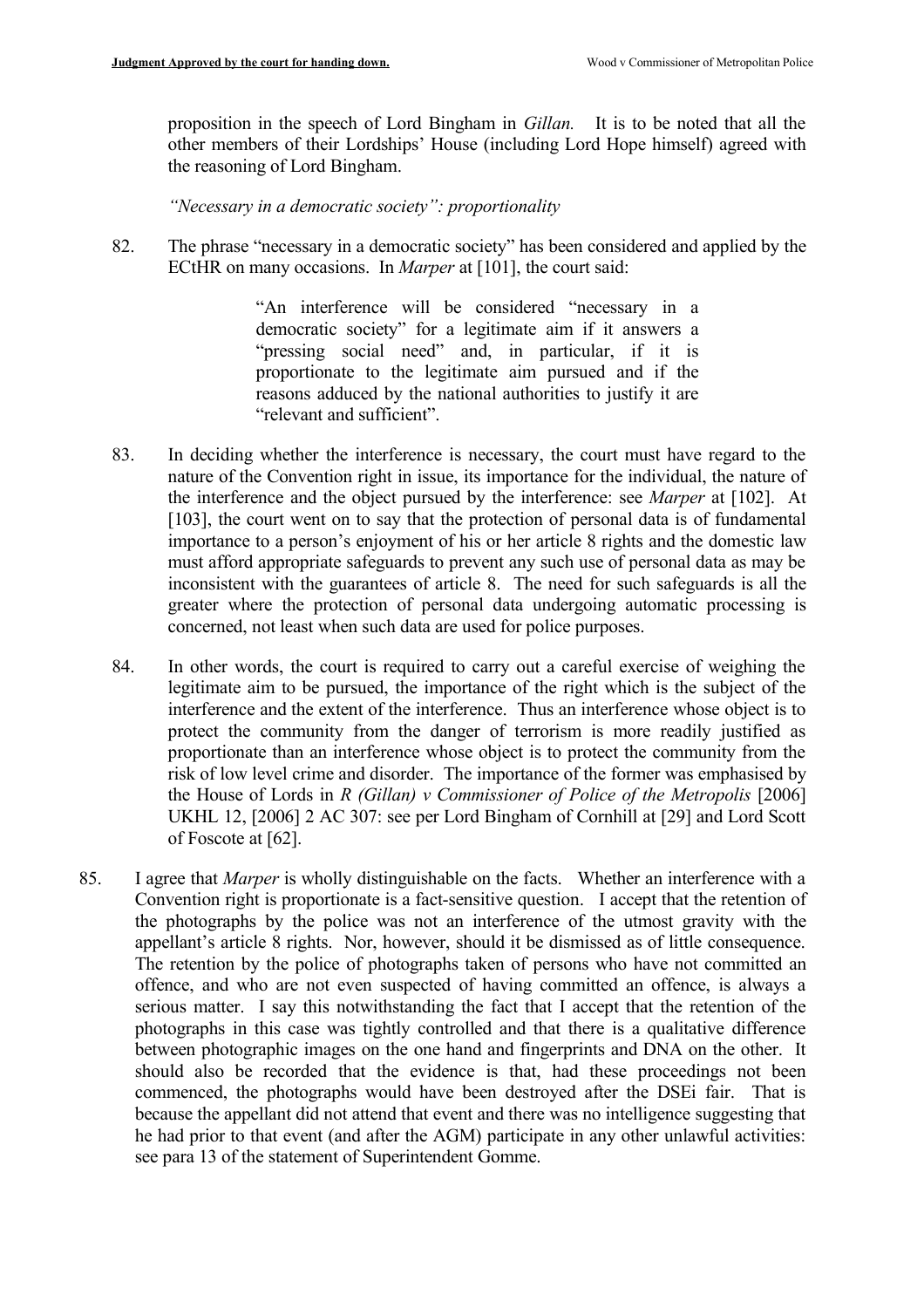- 86. The retention by the police of photographs of a person must be justified and the justification must be the more compelling where the interference with a person's rights is, as in the present case, in pursuit of the protection of the community from the risk of public disorder or low level crime, as opposed, for example, to protection against the danger of terrorism or really serious criminal activity.
- 87. I return to the facts of this case. Within a few days of the AGM, the retention of the photographs could not rationally be justified as furthering the aim of detecting the perpetrators of any crime that may have been committed during the meeting. There was no realistic possibility that evidence that a crime had been committed at the meeting would only be obtained weeks or months after the event. The meeting was well attended. There were Reed officers and private security officials present who were on the look-out for trouble-makers and who did indeed eject two of them (although there is no evidence that even they committed any offence). I repeat that the principal object of the evidence-gathering operation was to obtain evidence about possible disorder and criminal conduct at the AGM and/or in the vicinity of the hotel and the sole reason given by the officer who instructed the photographer to take the photographs was to obtain evidence which would be of value if offences had been committed at the AGM.
- 88. The fact that the appellant had been seen briefly in the company of EA after the AGM may have provided further justification for retaining the photographs for a few days after 27 April. But thereafter, in my judgment, neither the brief association with EA nor anything else relating to the AGM provided any justification for retaining the photographs any longer.
- 89. It follows that the only justification advanced by the police for retaining the photographs for more than a few days after the meeting was the possibility that the appellant might attend and commit an offence at the DSEi fair several months later. But in my judgment, even if due allowance is made for the margin of operational discretion, that justification does not bear scrutiny. First, the DSEi fair was not the principal focus of the evidence-gathering operation. The principal concern of the police was what might happen at the AGM and/or in the vicinity of the hotel. But for that concern, the evidence would suggest that the operation would not have taken place in the first place. Secondly, the sole reason why the photographs were taken was to obtain evidence in case an offence had been committed at the AGM. Thirdly, once it had become clear that, notwithstanding his brief association with EA, the appellant had not committed any offence at the AGM, there was no reasonable basis for fearing that, even if he went to the DSEi fair, he might commit an offence there. His behaviour on 27 April was beyond reproach, even though he was subjected to what he considered to be an intimidating experience. There was no more likelihood that the appellant would commit an offence if he went to the fair than that any other citizen of good character who happened to go to the fair would commit an offence there.
- 90. It is for the police to justify as proportionate the interference with the appellant's article 8 rights. For the reasons that I have given, I am of the opinion that they have failed to do so. I would allow this appeal.

### **Lord Collins of Mapesbury :**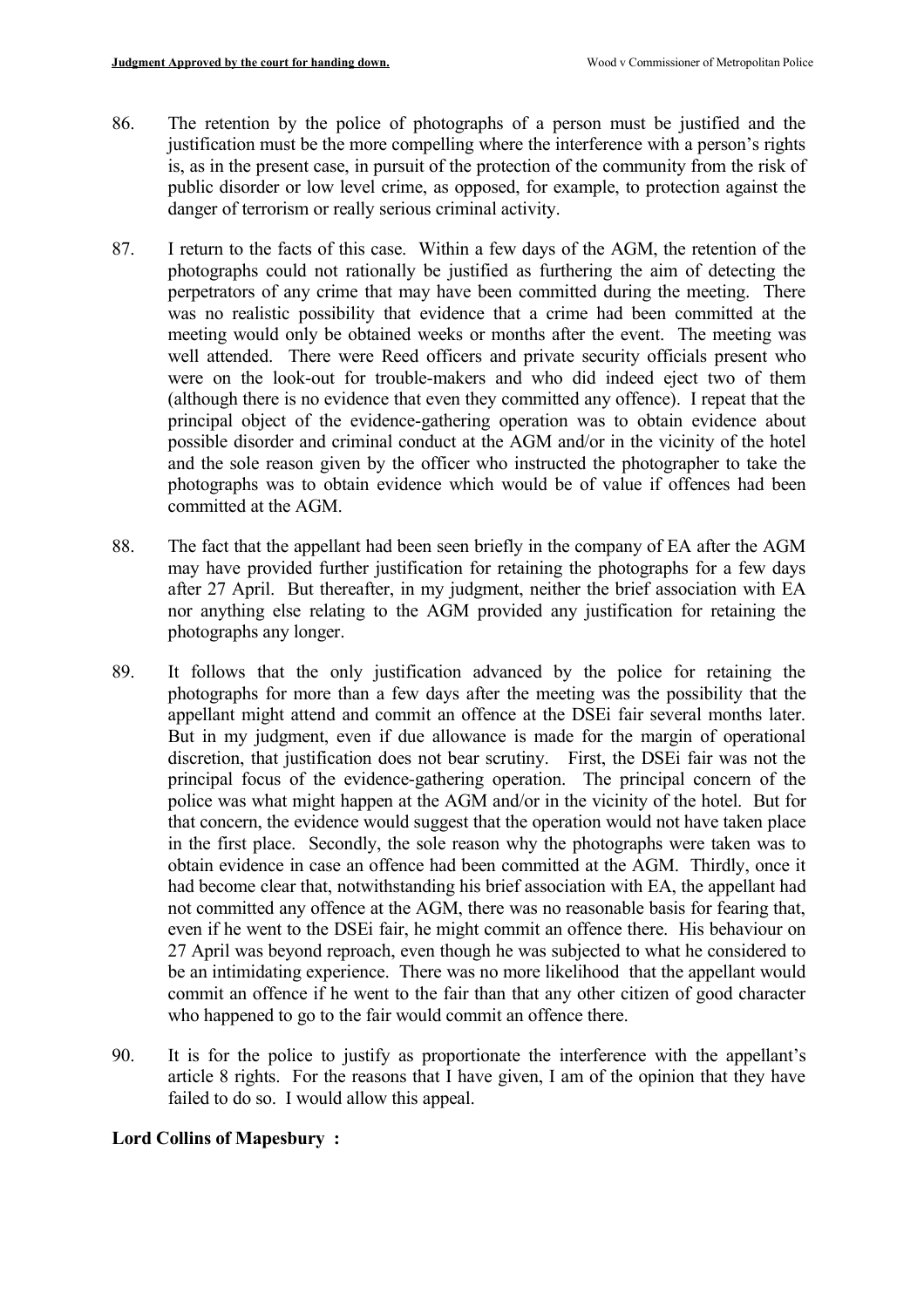- 91. I agree with Dyson LJ that the appeal should be allowed. Plainly the court must not be quick to second guess, or interfere with, operational decisions of the police force. All that in fact happened at the AGM of Reed Elsevier plc on April 27, 2005 was that two people, EA (who had a criminal record of unlawful activity against organisations in the defence industry) and RH, were ejected by private security staff after chanting slogans, without any suggestion of any involvement in criminal activity. There was a very substantial police presence. It consisted of a chief inspector, 3 sergeants, 21 constables, 5 officers in forward intelligence teams, and 3 officers in an evidence gathering team (together with a civilian photographer in uniform). With the benefit of hindsight, of course, the deployment of 33 police officers and a photographer in uniform was not necessary.
- 92. When I first read the papers on this appeal, I was struck by the chilling effect on the exercise of lawful rights such a deployment would have. I was also disturbed by the fact that notwithstanding that the police had no reason to believe that any unlawful activity had taken place, and still less that Mr Wood had taken part in any such activity, when he (with Mr Prichard) walked from the hotel in Grosvenor Square where the meeting had taken place towards Bond Street Underground station via Duke Street he was followed by a police car, and then questioned about his identity by 4 police officers, two of whom then followed him on foot and tried to obtain the assistance of station staff to ascertain Mr Wood's identity from his travel card.
- 93. The reason for the police presence was that demonstrators against the arms trade might try to disrupt the AGM. The purpose of the evidence gathering team with the photographer was "to gather intelligence, primarily by taking photographs and making notes which may be of subsequent evidential value should offences be committed or disorder break out" (Chief Inspector Weaver, para 10). Chief Inspector Weaver decided to use the evidence gathering team because public disorder might break out, and it was therefore vital that the police knew who had attended and what their involvement was (para 13). Intelligence had to be gathered at the time, so that, should disorder result or offences subsequently come to light, those guilty of an offence could be identified: para 15. She also added that she "took the view that if those individuals who might attend and commit public order or other offences at the DSEi [Defence Systems and Equipment International] fair in September could be identified in advance, by ascertaining their identity at the Reed AGM, that would help to police the DSEi event and deal with any such offences."
- 94. Police Sergeant Dixon headed the evidence gathering team. Chief Inspector Weaver told him that one of her fears was that once inside the hotel demonstrators might commit acts which would only subsequently come to light. EA was of specific interest to the evidence gathering team, and the decision to take the photographs was "not solely because of their association with EA but also because the photographs could be of subsequent evidential value if any, as yet undiscovered, offences had been committed inside the hotel" (PS Dixon, para 10). PS Dixon says that such offences are not always immediately apparent and may become known only after a meeting is over. But unless there was absolutely no communication between Reed Elsevier's staff or security officers and the police, I do not find it easy to imagine what undiscovered offences might have been committed.
- 95. There is conflicting evidence on whether Mr Wood and EA were together in Grosvenor Square after the meeting. But what is not in doubt is that Mr Wood is a person of good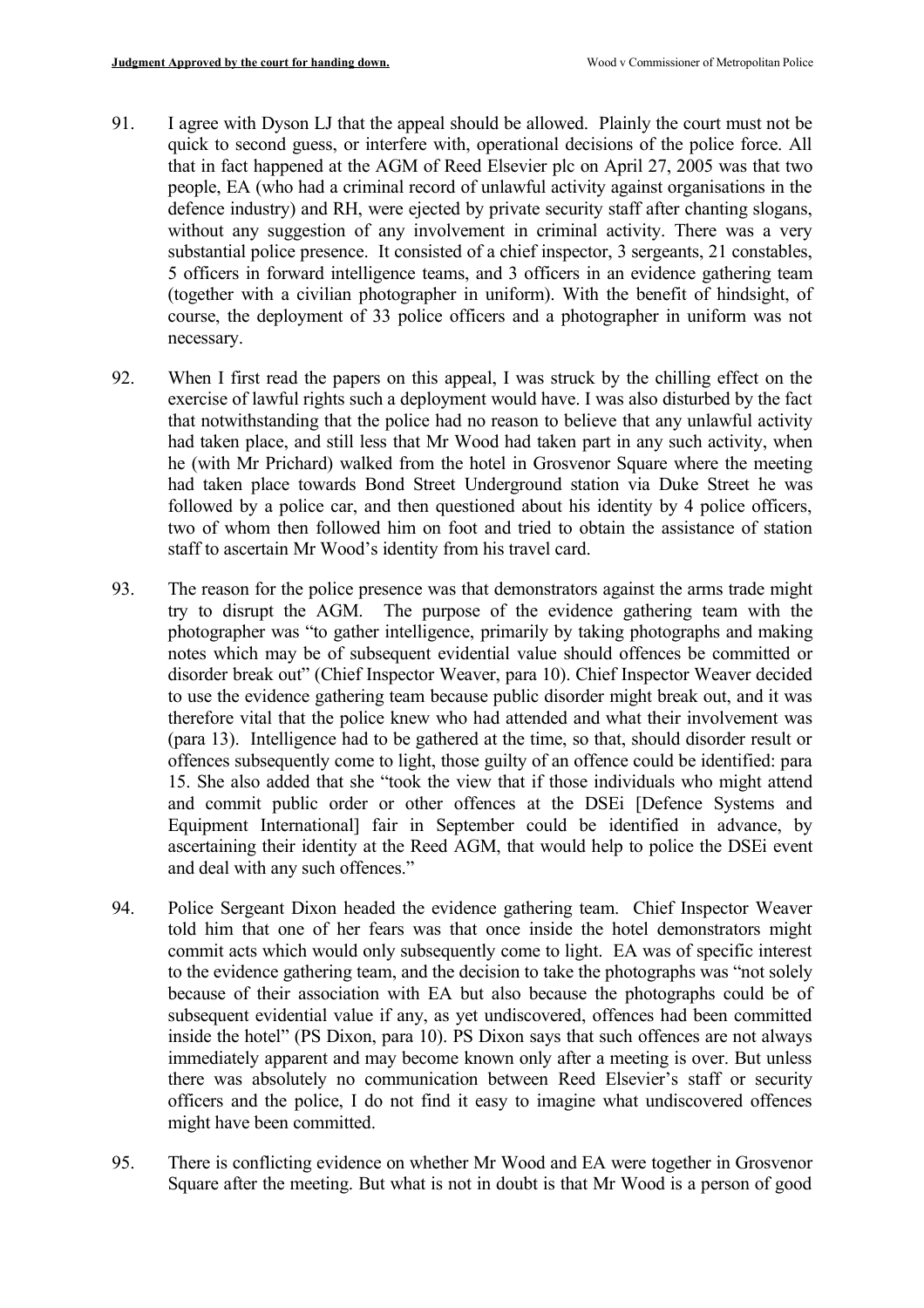character with no previous convictions; and that the police had no reason to believe that he had taken any part in unlawful activities at the AGM, or indeed been guilty of any misconduct at all. To the extent that the photographs were taken in case any unlawful activity inside the hotel were subsequently to come to light, it would have been apparent very soon after the meeting (as Dyson LJ says, within a few days at most) that no criminal offences had been committed.

- 96. I agree with Laws and Dyson LJJ that Article 8(1) was engaged, but that the taking and retention of the photographs were in pursuance of a legitimate aim, namely "for the prevention of disorder or crime" or "for the protection of the rights and freedoms of others" for the purposes of Article 8(2).
- 97. But I agree with Dyson LJ that the interference was not proportionate. He has referred to the crucial facts, of which it seems to me that the following are the most important. First, the main object of the evidence gathering operation was to obtain evidence about possible disorder and criminal conduct at the AGM and/or in the vicinity of the hotel, and the sole reason given by PS Dixon who instructed the photographer to take the photographs was to obtain evidence which would be of value if offences had been committed at the AGM. Second, the retention of the photographs for more than a few days could not be justified as furthering the aim of detecting the perpetrators of any crime that may have been committed during the meeting. Third, a possible brief association between Mr Wood and EA on the day did not provide any justification for a lengthy retention of the photographs. Fourth, the suggestion that retention of the photographs was justified by the possibility that Mr Wood might attend and commit an offence at the DSEi fair several months later is plainly an afterthought and had nothing to do with the decision to take the photographs.
- 98. Like Dyson LJ, I prefer to express no concluded view on the question whether the interference was "in accordance with the law". In many cases the European Court of Human Rights has said that not only must the impugned act have some basis in domestic law, but also that it should be compatible with the rule of law and be accessible to the person concerned who must be able to foresee its consequences for him: for recent examples see, e.g. *Liberty v United Kingdom* [2008] ECHR 58243/00, July 1, 2008; *Marper v United Kingdom*, December 4, 2008; *Iordachi v Moldova*, February 10, 2009. The taking of the photographs in the present case was lawful at common law, and there is nothing to prevent their retention. There is a published policy by the Metropolitan Police on the use of overt filming and photography, but not on the retention of photographs.
- 99. As Laws LJ says, there is a striking decision of the full court of the European Court of Human Rights in *Murray v United Kingdom* (1995) 19 EHRR 193. That case concerned the right of the Army in Northern Ireland to take and retain photographs of a person who was being questioned at an Army screening centre on suspicion of being involved